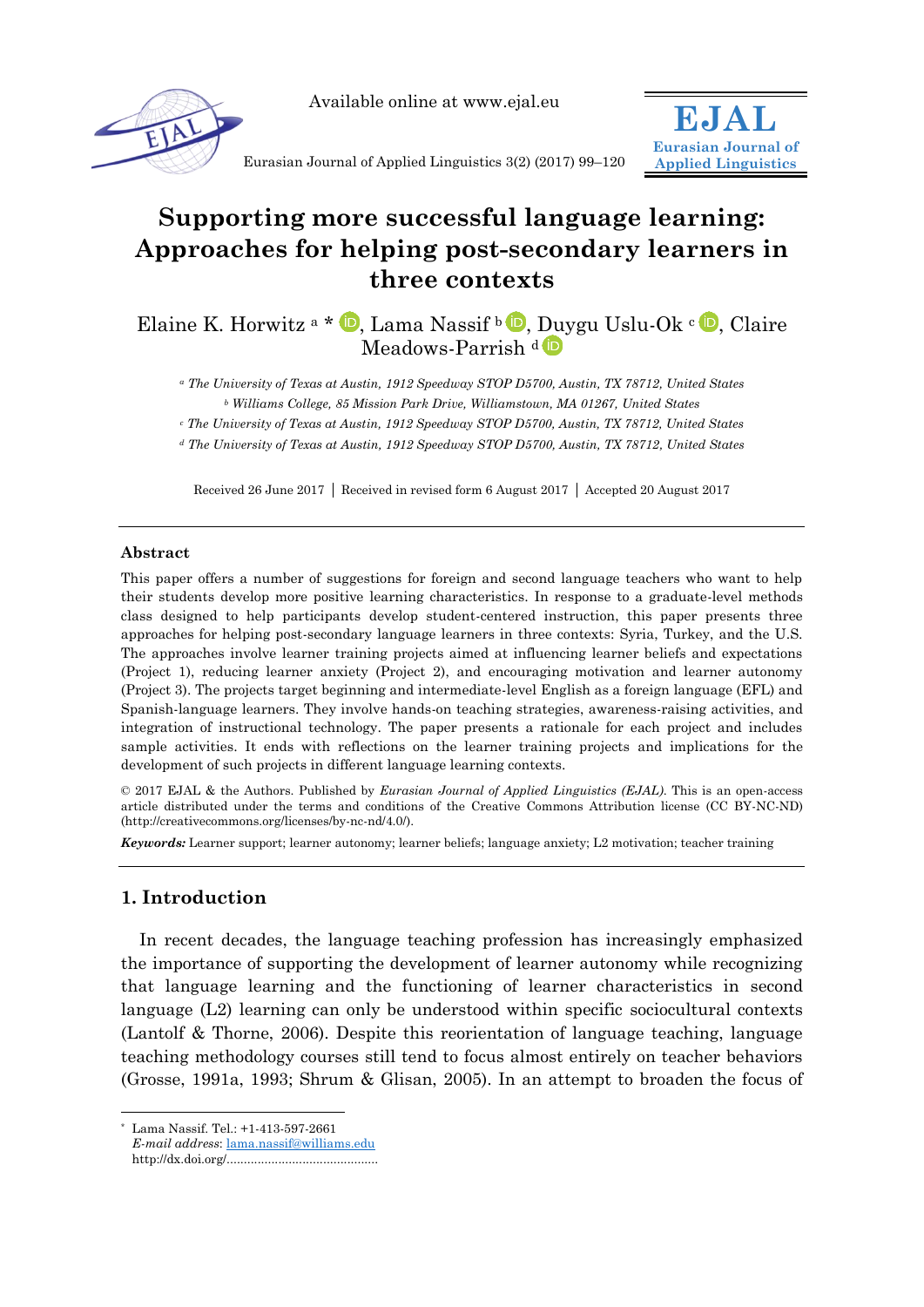methodology classes, Horwitz, Breslau, Dryden, Yu, and McClendon (1997) and Horwitz, Hsieh, Bonzo, Huang, Na, and Rubrecht (2004) reported on a graduate-level language teaching methods course "designed to help teachers understand the foreign language (FL) classroom from the learner's perspective in order to prepare them better to foster learner autonomy through student-collaboration in their own classrooms‖ (Horwitz et al., 1997, p. 518). The course has five objectives to help language learners develop more positive learning characteristics within a learnerempowered environment (Griffiths, 2008):

The student will become familiar with recent literature and instructional approaches related to the following:

- 1. The relationship of individual factors to L2 achievement,
- 2. The experience of L2 learning,
- 3. Matching instruction to individual learner needs and characteristics,
- 4. Helping students become more effective language learners,
- 5. Supporting language learner autonomy.

The learner training assignment asks students to describe their learner population and give a rationale for their proposed training program. Using their experience with the target group, they are asked to address the following questions: What characteristics most impede your learners from learning your target language more effectively? What can you do to help your learners develop in those areas? The learner training project should describe the procedures the teacher will use to develop these characteristics and include the actual materials that the course participants would use with their students. The projects may take the form of websites, podcasts, lesson plans that would be implemented throughout a course, or any approach/medium that the teachers feel would be appropriate for their learner populations. Over the years, course participants have used a variety of formats including orientation pamphlets, pre-course workshops, podcasts, websites, study abroad orientations, and most recently, YouTube videos.

This paper describes three learner training projects for post-secondary learners resulting from the course. The project descriptions begin with a brief rationale, followed by a project overview and two sample activities. Two of the projects address English learning in foreign language contexts (Syria and Turkey), and the third focuses on Spanish learning in the US. (The Turkish and US projects were later implemented in the developers' classes.) None of the student groups are majors (specialists) in the language they are studying. The student populations for the Turkish and U.S. projects are undergraduates, and the Syrians are graduate students (Table 1).

|  | Table 1. Overview of the projects |  |  |
|--|-----------------------------------|--|--|
|--|-----------------------------------|--|--|

| Project | Student population                         | Purpose                            |
|---------|--------------------------------------------|------------------------------------|
|         | Master's level non-English majors in Syria | Influence beliefs and expectations |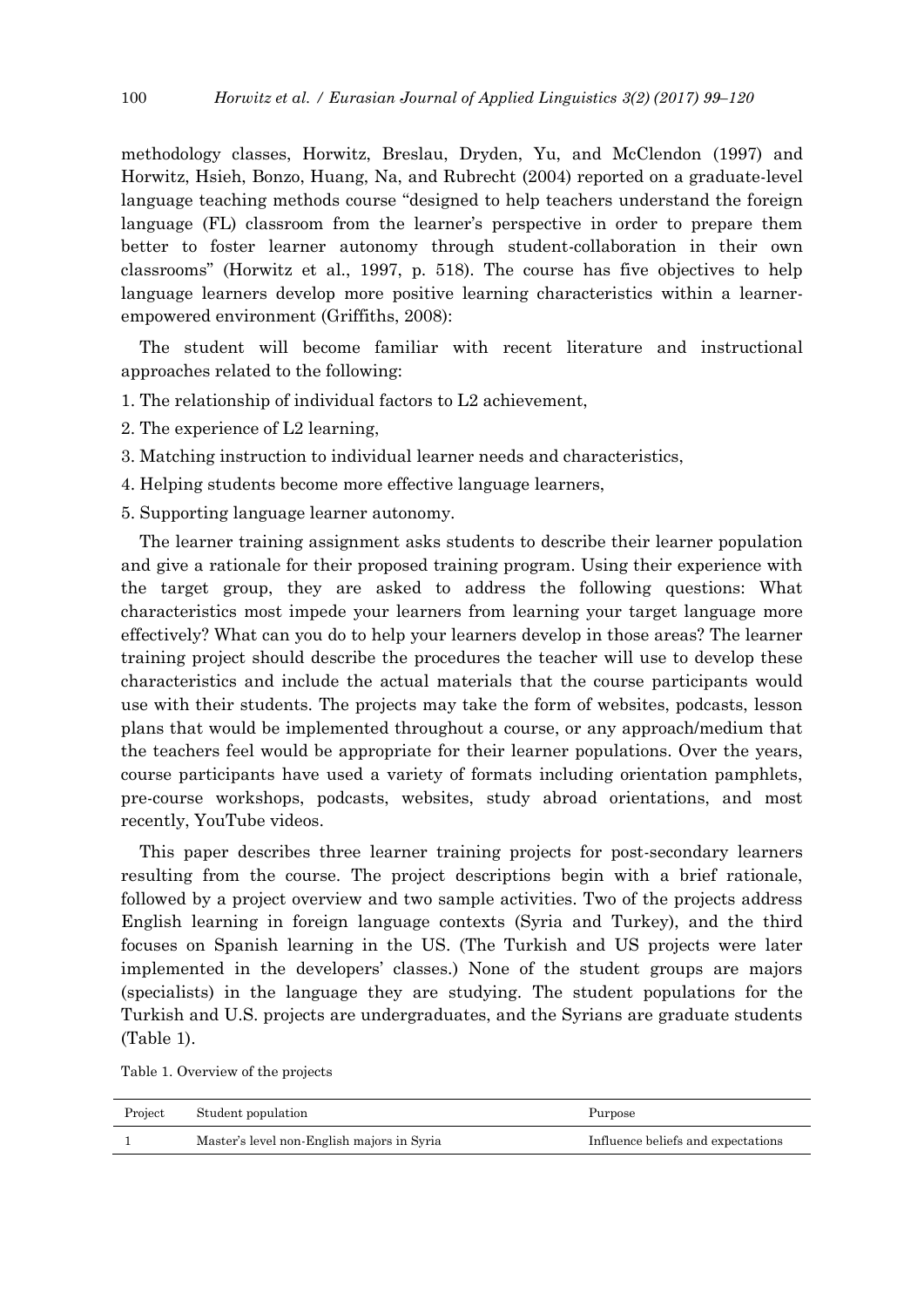| Undergraduate non-English majors in Turkey                                                       | Reduce anxiety                       |
|--------------------------------------------------------------------------------------------------|--------------------------------------|
| Undergraduate students taking introductory-level Spanish as a<br>language requirement in the US. | Encourage motivation and<br>autonomy |

Within the language teaching literature, the term learner training has generally referred to the incorporation of components in language classes to help language learners approach L2 learning more effectively. Although it would seem that learner training could address a myriad of individual characteristics that would support more successful language learning, the literature has largely addressed strategy training (Rubin, 1987; Wenden, 1987a) and focused on approaches—called "strategy awareness" raising," "strategy instruction," or "strategy-based instruction"—to help learners become aware of and adopt more appropriate language learning strategies (see, e.g., Chamot, 2005; Cohen, 2011; Oxford, 2011; Rubin, 1987; Wenden, 1987a). Learner training focusing on other characteristics that might help learners become more autonomous has not garnered as much interest (Oxford, 2015; Rees-Miller, 1993; Wenden, 1995). This point may simply be one of semantics, as the literature on other learner characteristics such as anxiety and motivation includes many suggestions for teachers to incorporate instructional approaches that help students control their anxiety or increase their motivation (see, e.g., Dörnyei, 1994; Gregersen, 2003; Young, 1999). In addition, a number of papers have addressed the issue of preparing students to become more autonomous learners (Cotterall, 2000; Little, 2007). The course described in this paper, and consequently the learner training projects reported here, address several learner characteristics including anxiety, motivation, and realistic expectations for language learning (beliefs). While the first two projects have specific variables of focus, the third project supports a wider variety of learner characteristics given the greater heterogeneity of language learning goals and prior target language contact in that student population.

## **2. Project 1: Supporting realistic language learning beliefs in Syrian postgraduate English students**

## *2.1. Target student population*

 $\overline{a}$ 

This project is directed at master's students enrolled in a six-month English course at a language institute at a large public university in Syria.† In Syria, English is primarily taught as a foreign language (EFL). The course meets for 10 hours a week and combines skill-based and content-based approaches to English for academic purposes including English for the social sciences, science and technology, and medical sciences. The students tend to be highly motivated, as English typically lies at the heart of their academic and professional goals and, most importantly, passing the course is a university requirement for completing graduate studies.

<sup>&</sup>lt;sup>†</sup> This learner training project is based on the educational system that was in place in Syria before the recent political circumstances.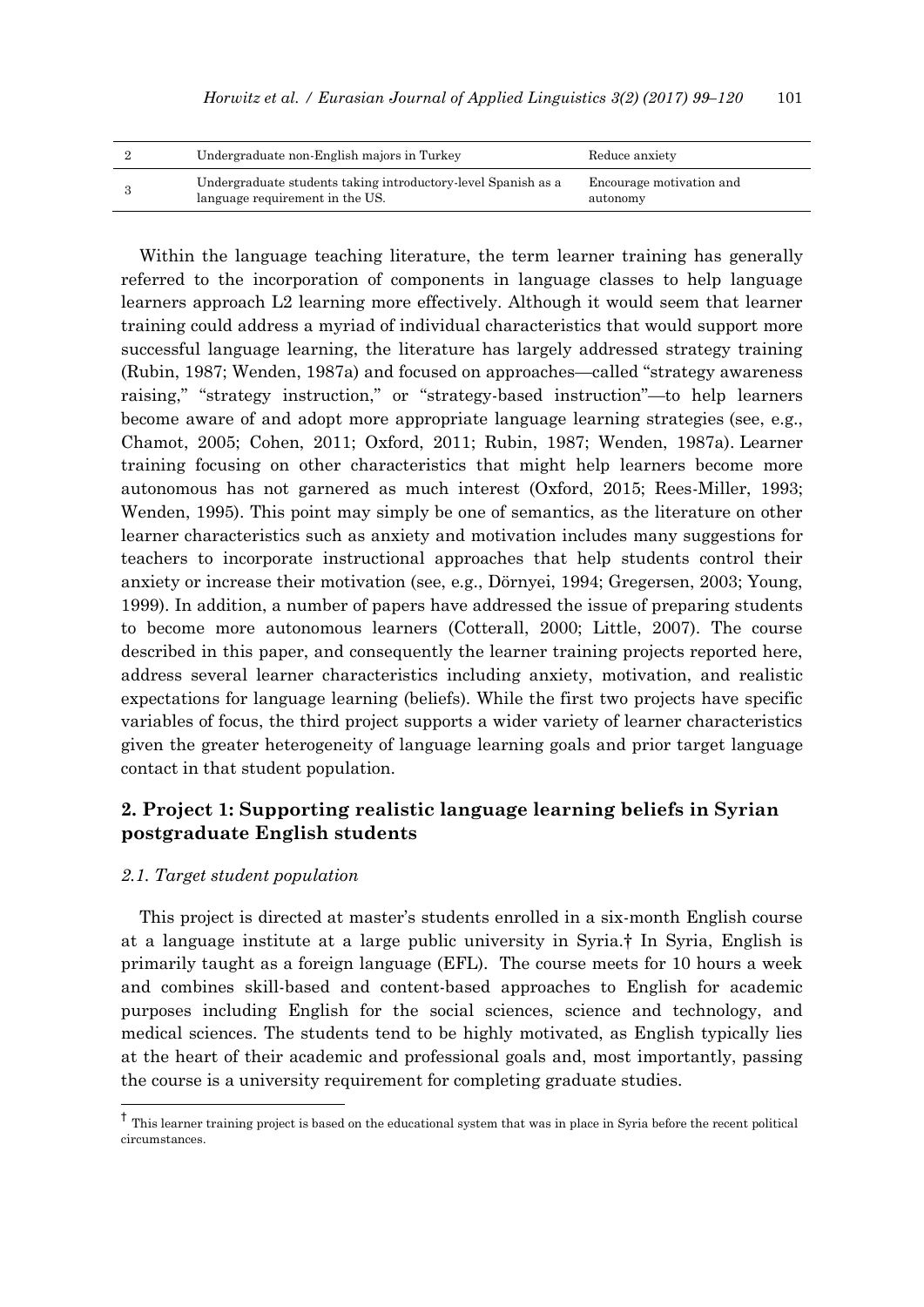## *2.2. Rationale*

Many English classes at the pre-university level in Syria focus on reading and writing, and new students are generally not prepared for the communicative approaches they encounter at the institute. Accordingly, institute instructors and their incoming students tend to have different ideas about the process of language learning and appropriate practices for language learning and teaching. When students find that the language learning approaches they used in the past are not leading to success in their institute classes, they often become anxious and even doubt their abilities to learn English, adding to the stress they already feel about passing the course to be allowed to continue their studies.

Hosenfeld (1978) used the term "mini-theories" to describe students' preconceived ideas about language learning stemming from their cultural backgrounds and previous language learning experiences. Learner beliefs have been found to influence satisfaction with language classes (Dörnyei, 2005; Horwitz, 1987, 1988; Riley, 1997; Sykes, 2011), motivation (Dörnyei, 2005), and achievement (Abraham & Vann, 1987; Cotterall, 1999; Ehrman & Oxford, 1995), and consequently, many scholars have argued that teachers should promote more realistic beliefs (Benson & Lor, 1999; Cotterall, 1999; Ellis, 2008; Horwitz 1987, 1988; Rashidi & Omid, 2011; Sykes, 2011). Suggestions for helping learners develop more realistic beliefs about language learning include group discussions (Benson & Lor, 1999) and providing knowledge about second language acquisition (SLA) research (Yang, 1999).

The project described here aims to orient students to their teachers' communicative expectations, encourage reflection on previous learning experiences, reduce anxieties associated with unrealistic beliefs, reconcile differences between teacher and learner beliefs, and generally promote more realistic beliefs about language learning. It addresses common language learning beliefs in Syria as well as some unproductive beliefs that have been reported in other contexts.

#### *2.3. Project structure*

This project is composed of three 90-minute workshops focusing on: (1) the difficulty of language learning, (2) the nature of language learning, and (3) learning and communication strategies (Horwitz, 1988). The workshops are offered during regular class sessions and begin early in the course (weeks 3, 4, and 5) in the hope that useful conversations about language learning would begin as soon as possible.

Each workshop follows a similar pattern: (1) warm up, (2) pair and small-group discussions, (3) whole-class discussions, (4) teacher presentation, and (5) final wholeclass discussion. The students share information about their learning experiences and receive reassurances about their learning difficulties and concerns. Following the small-group and whole-class discussions, the teacher gives a brief presentation of relevant information from the SLA literature. Since Syrian students tend to accept teacher expertise, teacher presentations offer information in a form to which they will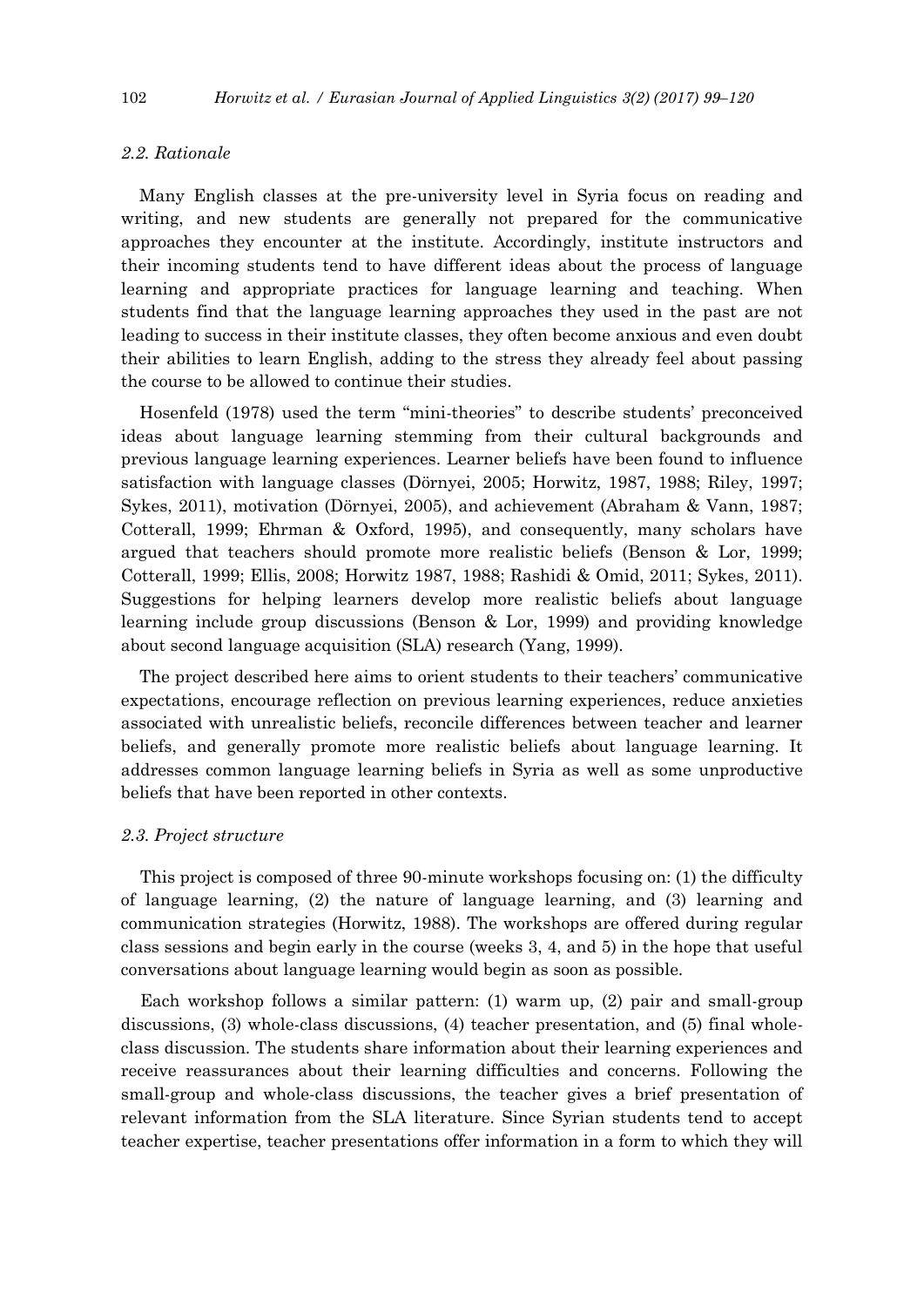likely be receptive. At the end of the workshops, the students will discuss their experiences and their plans for approaching English during the institute course and in the future.

## *2.4. Sample activity 1: How much should I worry about making errors?*

This odd-one-out activity (Figure 1.1) during the first workshop initiates small group and whole-class discussions about the natural occurrence of errors and their importance as signs of language learning. Figure 1.2 outlines the activity procedures, and Figure 1.3 presents sample PowerPoint slides from the teacher presentation.

## **Workshop 1**

# **Activity 1: Group discussion 2: How much should I worry about making errors when speaking or writing in English?**

Discuss the following in groups of three. You may use Arabic when needed. Be prepared to share your ideas with the class.

Of the three opinions below, which is "the odd one out"? How is it different from the other two? What does it mean to you?

- You shouldn't say anything in English until you say it correctly.
- It is important to speak and write in English even if I make errors.
- It is important for the teacher to correct every error I make

Similar to other activities in the three workshops, this activity employs collaboration and discussion. The examples from the SLA literature, accompanied by the class discussion, explicitly address errors, interlanguage, and language output.

| <b>Duration</b> | <b>Activity procedures</b>                                                                                                |  |
|-----------------|---------------------------------------------------------------------------------------------------------------------------|--|
| 10 minutes      | • In groups of three, have the students discuss which of the<br>beliefs is the "odd one out."                             |  |
|                 | • Have students discuss each belief statement and how the "odd"<br>one out" differs from the others.                      |  |
|                 | • Ask students to relate some of their language learning<br>experiences that reflect their beliefs about making mistakes. |  |
| 10 minutes      | • As a class, discuss students' answers. Ask them to justify<br>their choices.                                            |  |
|                 | • Ask students to share examples from their group discussions<br>that reflect their beliefs about making mistakes.        |  |
| 20 minutes      | the students to the quotations<br>Refer<br>the<br>1n<br>$\bullet$<br>teacher                                              |  |

Figure 1.1. Sample activity 1: How much should I worry about making errors when speaking or writing in English?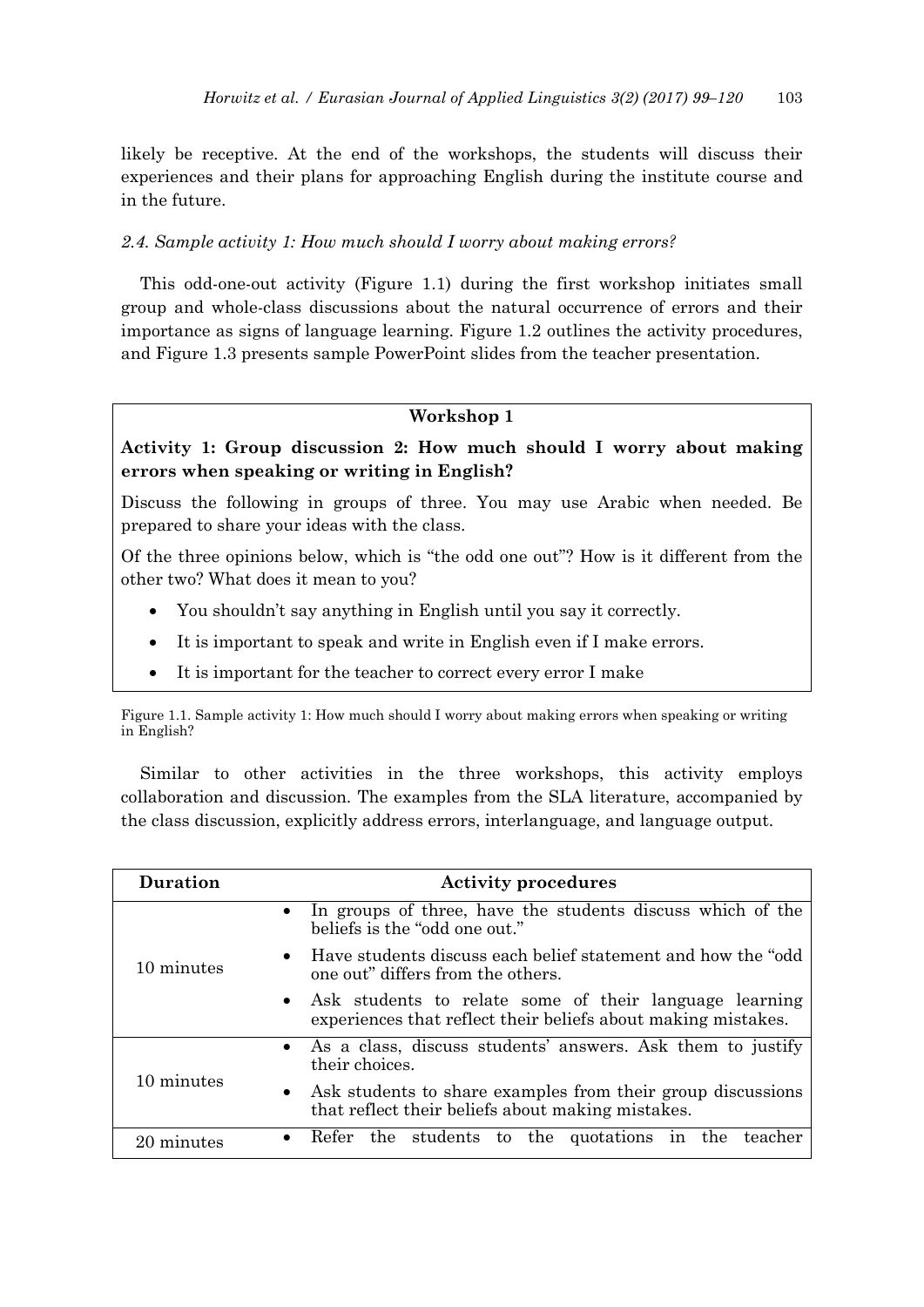

Figure 1.3. Sample activity 1 PowerPoint slides

*2.5. Sample activity 2: What does it mean to know a second language?*

This activity (Figure 1.4) initiates discussions on the nature of language learning. It aims to challenge any misconceptions the students hold about language learning and language competence. The activity requires the learners to rank a list of language components in order of importance. The activity aims to reinforce the idea that all language components are intertwined and must be learned in coordination to advance L2 competence. Understanding the components may also help students assess their language competence more realistically, with the possibility of boosting their motivation and self-confidence. A discussion of the nature of communicative competence might also help students better understand the rationale for the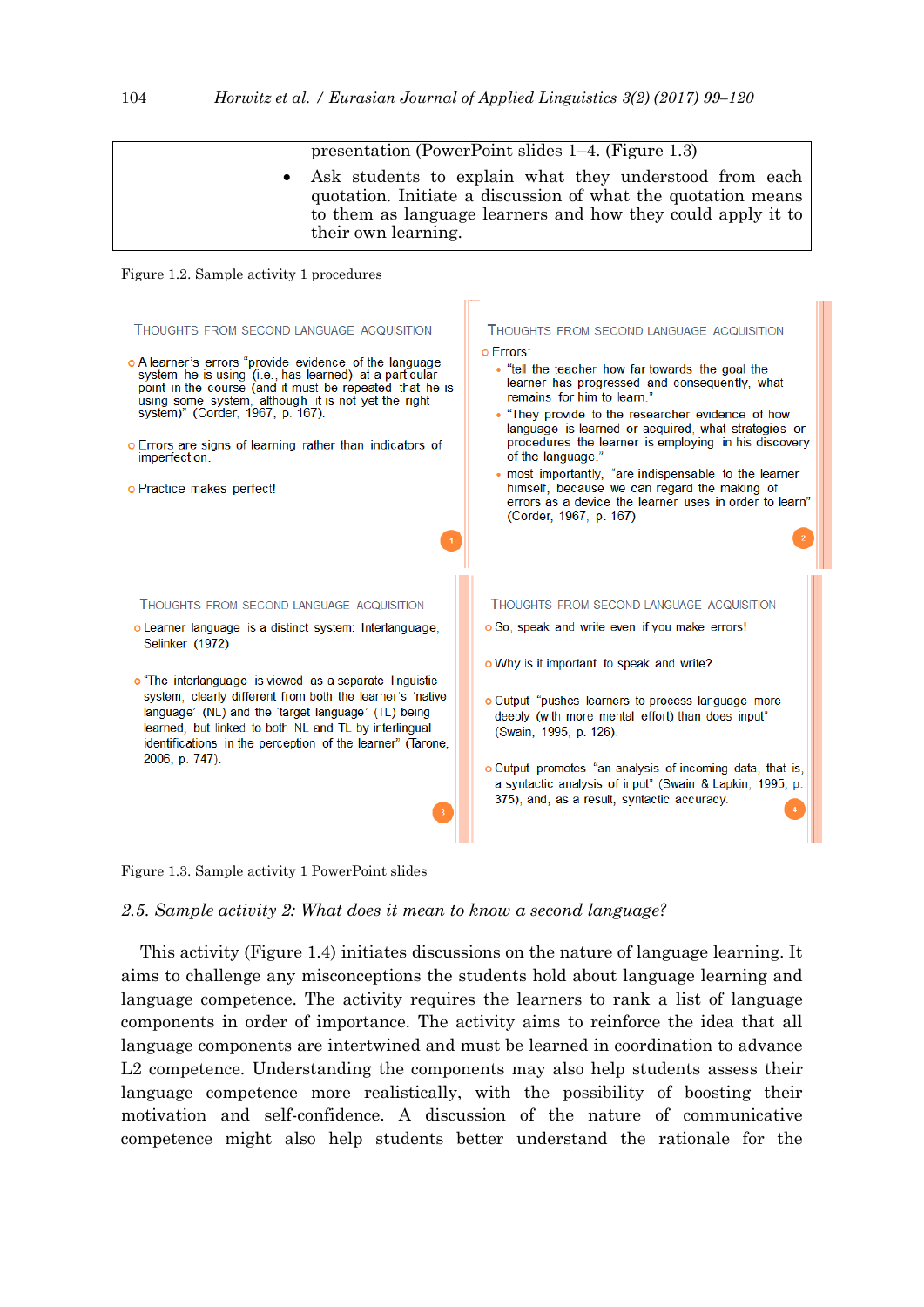communicative activities they encounter in their English classes. Figure 1.5 outlines this activity, and Figure 1.6 presents sample PowerPoint slides from the teacher presentation.

## **Workshop 2**

## **Activity 2: Group discussion 2: What does learning a language?**

Discuss the following in groups of three. You may use Arabic when needed. Be prepared to share your ideas with the class.

Add three aspects of the language learning to the list below. Arrange the statements in order of importance.

The most important part of learning English is

- learning vocabulary words;
- learning the grammar;
- learning how to maintain successful communication;
- learning about English-speaking cultures;
- \_\_\_\_\_\_\_\_\_\_\_\_\_\_\_\_\_\_\_\_\_\_\_\_\_\_\_\_\_\_\_\_\_\_\_\_\_\_\_\_\_\_\_\_\_\_\_\_\_\_\_\_\_\_\_\_\_\_\_\_\_\_\_\_\_\_\_\_ \_\_\_\_\_\_\_\_\_\_\_\_\_\_\_\_\_\_\_\_\_\_\_\_\_\_\_\_\_\_\_\_\_\_\_\_\_\_\_\_\_\_\_\_\_\_\_\_\_\_\_\_\_\_\_\_\_\_\_\_\_\_\_\_\_\_\_\_

Figure 1.4. Sample activity 2: What does learning a language involve?

| <b>Duration</b> | <b>Activity procedures</b>                                                                                                                                                                                                                                                              |  |  |
|-----------------|-----------------------------------------------------------------------------------------------------------------------------------------------------------------------------------------------------------------------------------------------------------------------------------------|--|--|
|                 | Divide the class into new groups of three.<br>٠                                                                                                                                                                                                                                         |  |  |
|                 | Have the groups discuss the statements, add two statements of<br>$\bullet$<br>their own about what it means to know a language, and arrange the<br>statements in order of importance.                                                                                                   |  |  |
| 15 minutes      | Ask students to justify their decisions and to support their additions<br>$\bullet$<br>and arrangements of the statements.                                                                                                                                                              |  |  |
|                 | Give students poster paper for their reordered statements and any<br>$\bullet$<br>additions. Post the lists on classroom walls.                                                                                                                                                         |  |  |
|                 | Have the students walk around the classroom to read their<br>$\bullet$<br>classmates' posters.                                                                                                                                                                                          |  |  |
|                 | Point out several posters, raising questions about the rationale<br>$\bullet$<br>behind the belief arrangements and the choice of additional<br>language components.                                                                                                                    |  |  |
| 15 minutes      | Have students give their reasons and respond to each other's<br>$\bullet$<br>arguments.                                                                                                                                                                                                 |  |  |
|                 | Ask students to share examples to support their choices.<br>٠                                                                                                                                                                                                                           |  |  |
|                 | Use the students' arguments to start a discussion about (1) what it<br>٠<br>means to know another language, (2) the nature of communicative<br>competence in an $L2$ , and $(3)$ the idea that no aspect of language<br>competence is superior to others and the components of language |  |  |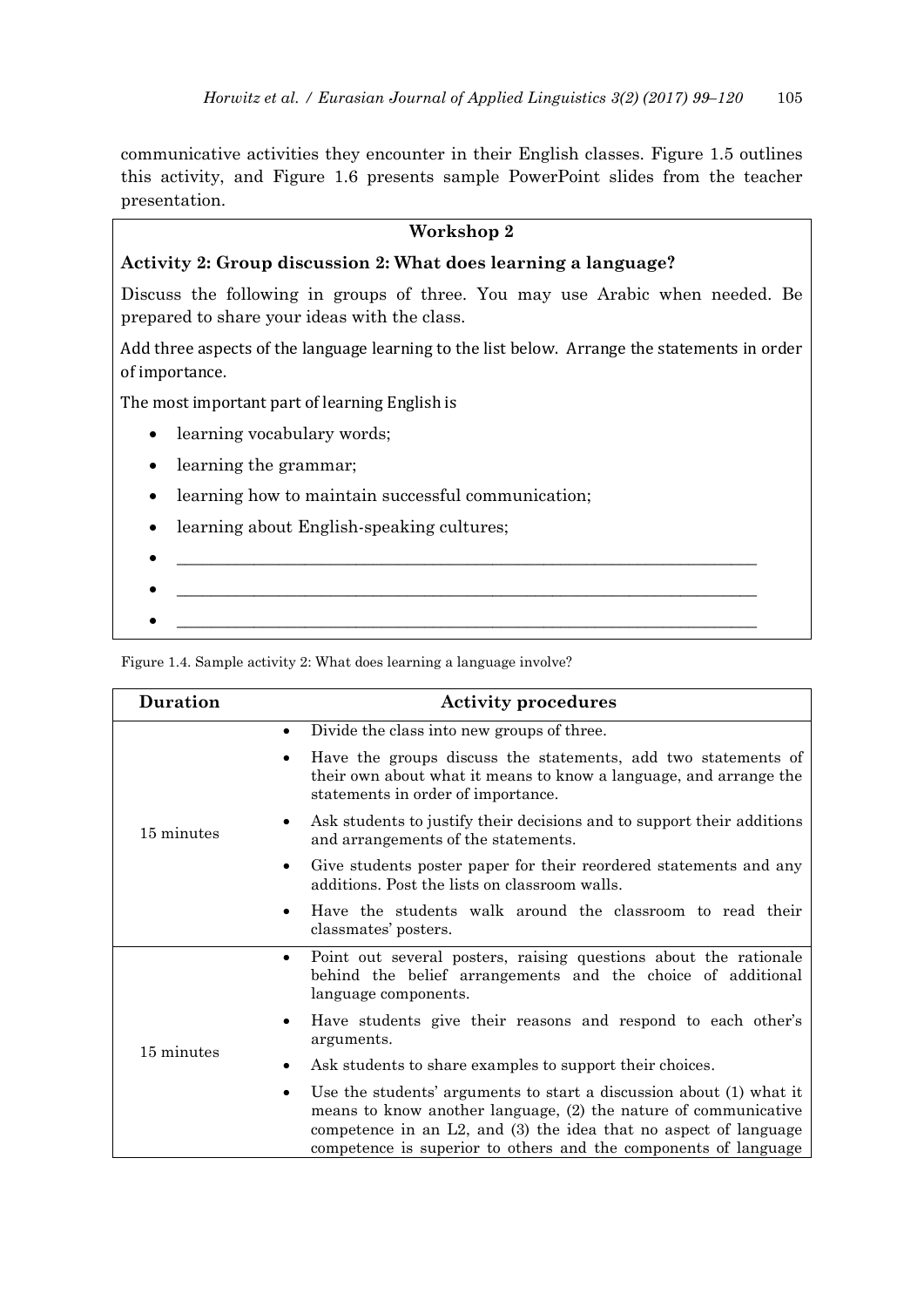|            | competence therefore cannot be learned in a particular order.                                                                                                                                                                                                                        |
|------------|--------------------------------------------------------------------------------------------------------------------------------------------------------------------------------------------------------------------------------------------------------------------------------------|
| 15 minutes | Using PowerPoint slides $5-6$ (Figure 1.6), refer to the quotations<br>explaining the concept of L2 "communicative competence."                                                                                                                                                      |
|            | Ask a student to read each quotation aloud.<br>$\bullet$                                                                                                                                                                                                                             |
|            | Ask students to explain what they understood from each quotation.<br>$\bullet$<br>Lead a discussion of what each facet of language competence<br>involves, what this means to them as language learners, and how<br>these competencies could be enhanced in their language learning. |
| 5 minutes  | Ask the students to work in the same groups to reflect on what they<br>$\bullet$<br>have learned in the workshop and how they would apply insights<br>from the workshop activities, discussions, and SLA material to their<br>own language learning.                                 |





Figure 1.6. Sample activity 2 PowerPoint slides

# **3. Project 2: Reducing Turkish college-level English learners' foreign language anxiety**

#### *3.1. Target student population*

This learner project is directed at undergraduate non-English majors attending a public university in Turkey. They are enrolled in an intensive English program designed to prepare them to pass the required college-entrance English proficiency test at the university. It is common in Turkey for both public and private universities to require incoming freshmen to pass an English examination.

English is the most commonly taught foreign language in Turkey, and as was the case in Syria, English is taught as a foreign language and proficiency in English is associated with better employment opportunities and higher incomes. Following 12 years of formal English instruction, students come to university with varying levels of English proficiency. Their limited previous exposure to English—usually only four hours per week with a heavy focus on grammar and memorization—contributes to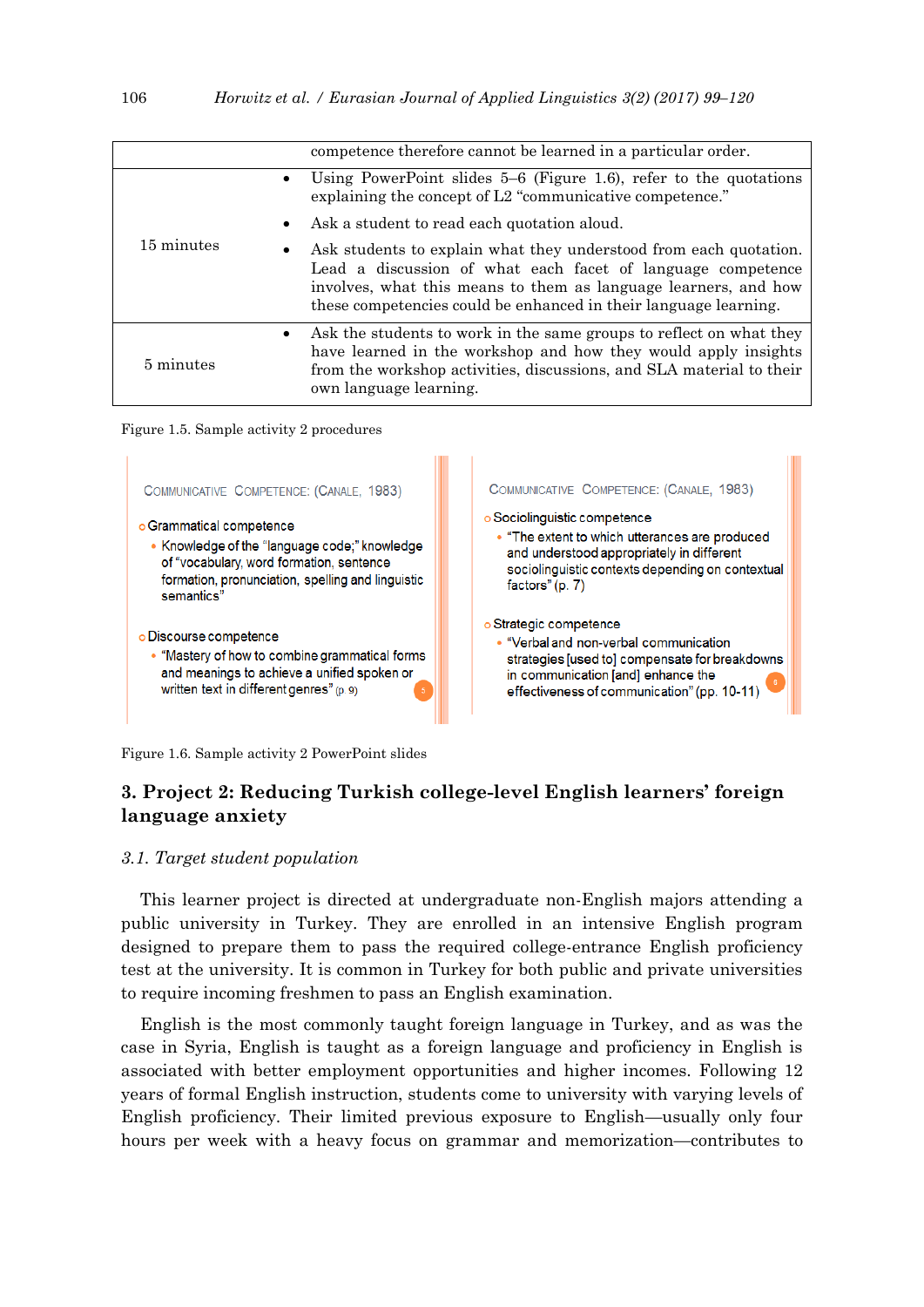their anxiety. Their probationary status in the English course is also an important source of anxiety.

#### *3.2. Rationale*

Reducing foreign language anxiety (FLA) is necessary for these learners for several important reasons. First, English is the medium of instruction in some public and many private universities in Turkey, and English competence is necessary for advanced study and professional purposes. Failure to attain sufficient oral ability in English is an impediment to most academic and professional goals. Second, since the students have had only limited exposure to English prior to college, they are not wellprepared for college English classes. The fact that these students are in a remedial English program contributes to their anxiety as well. Finally, in intensive English programs in Turkey, learners are expected to demonstrate high oral and aural skills on production-focused exit exams, which themselves are highly anxiety provoking (Kim, 2000; Oxford, 1990; Young, 1990).

FLA has been found to have a substantial negative impact on language learning. Students who experience anxiety about language learning are more likely to do poorly in language study (Horwitz, 2008), drop out of language programs (Dewaele & Thirtle, 2009), and be less willing to communicate in their second language (Lui & Jackson, 2008; MacIntyre, 2007). Importantly, anxiety has been found to affect other important language learning characteristics including motivation (Yan & Horwitz, 2008), perceived competence (Kitano, 2001), beliefs (Yan & Horwitz, 2008), and strategy use (Gregersen & Horwitz, 2002). While it is generally believed that language anxiety cannot be entirely eliminated, it may be reduced by identifying group- or individualspecific, anxiety-provoking elements and/or incorporating anxiety-reduction activities into language curricula (Horwitz, 2013; Lui & Jackson, 2008; Oxford, 1990; Young, 1990).

#### *3.3. Project structure*

This project includes four 50-minute workshops implemented during the first four weeks of the course. To personalize the workshops, an electronic group blog was first established to elicit students' thoughts and experiences with FLA. Forty-one students posted on the blog, and their perceptions of FLA showed that they held several beliefs about language learning that likely contributed to their anxieties. For instance, they wrote about feeling the need to understand every English sentence before participating in class activities and about not knowing enough vocabulary words to speak in English. Students also wrote about their fear of making mistakes in speaking and pronunciation as well as their fear of being laughed at by classmates.

The activities in the anxiety-reduction workshops addressed the specific antecedents of anxiety identified in the students' blog postings. Thus, the workshops were designed to decrease FLA by (1) helping the students develop more realistic beliefs about language learning, (2) introducing useful language learning strategies,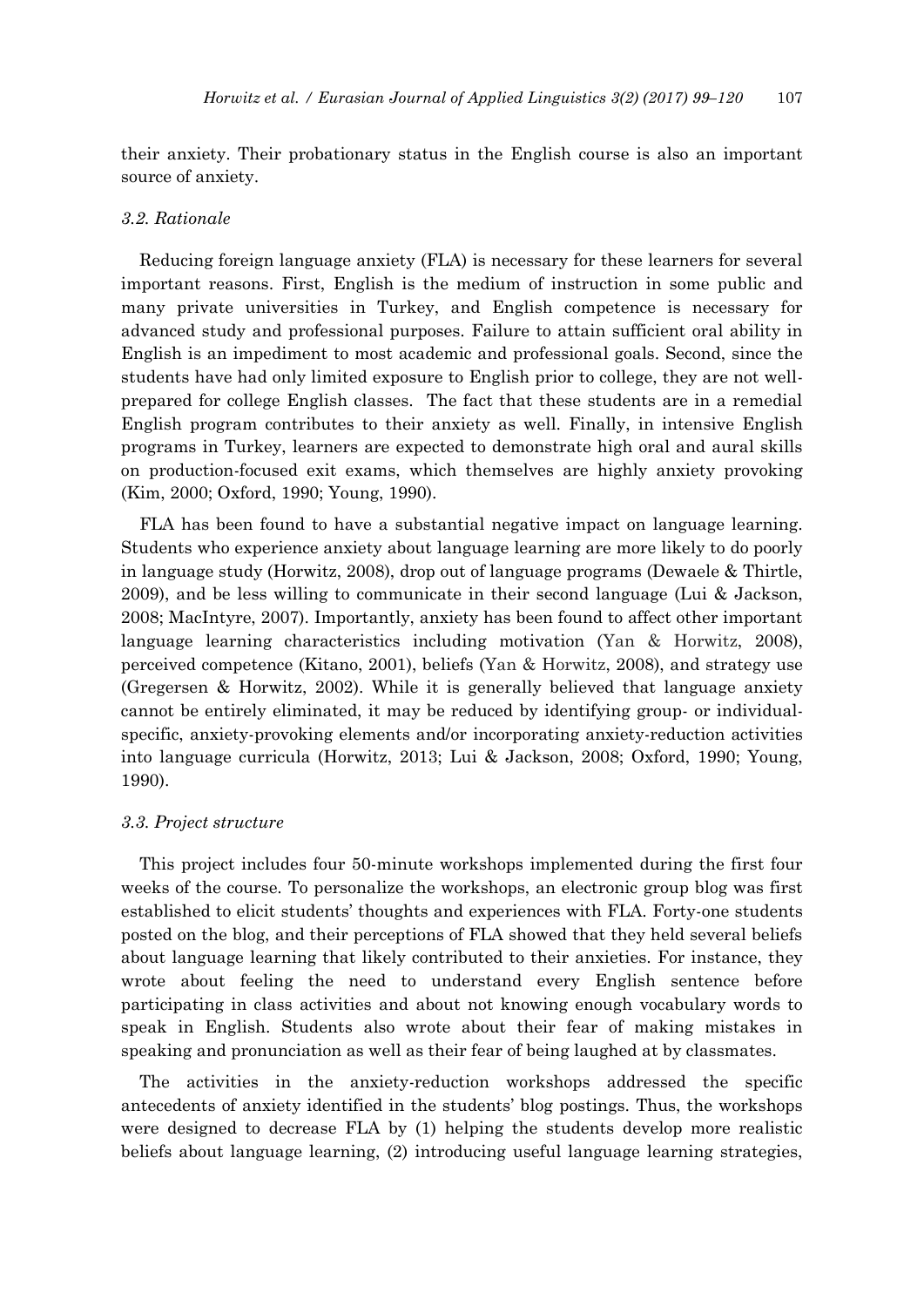and (3) helping them reflect on how unrealistic beliefs, lack of strategy awareness, and limited visions of successful language learners (e.g., a successful language learner must be intelligent) can lead to anxiety. Given these varied sources of anxiety, it was decided that anxiety-reduction strategies would be introduced early in the program, and since students tend to feel more confident when working with partners or in small groups (Horwitz, 2001; Yan & Horwitz, 2008; Young, 1991), each session included a partner or small-group activity.

## *3.4. Sample activity 1: How realistic are our beliefs?*

Lack of vocabulary, worry over mistakes, and dissatisfaction with their proficiency were the major reasons students were uncomfortable participating in English class activities. The purpose of this activity (Figure 2.1), therefore, is to identify ―(un)healthy‖ beliefs and increase awareness of the realities of language learning. Figure 2.2 outlines the activity procedures, and Figure 2.3 presents a sample slide from the teacher presentation.

## **Workshop 2**

## **Activity 1: Group discussion: How realistic are our beliefs?**

You have 10 minutes to discuss the following statements in groups of four. Please decide the extent to which your group agrees with the following statements and be prepared to share your ideas with the class.

- 1. It is important to speak English with excellent pronunciation.
- 2. You shouldn't say anything in English until you say it correctly.
- 3. The most important part of learning a foreign language is learning vocabulary.
- 4. If someone spent an hour a day learning a language, how long would it take them to learn that language very well?
	- less than a year
	- 1-2 years
	- 3-5 years
	- 5-10 years
	- You can't learn a language in one hour a day

Figure 2.1. Sample activity 1: How realistic are our beliefs?

| Duration   | <b>Activity procedures</b>                                       |
|------------|------------------------------------------------------------------|
| 10 minutes | • Divide the class into groups of four.                          |
|            | Students read the activity instructions and discuss which of the |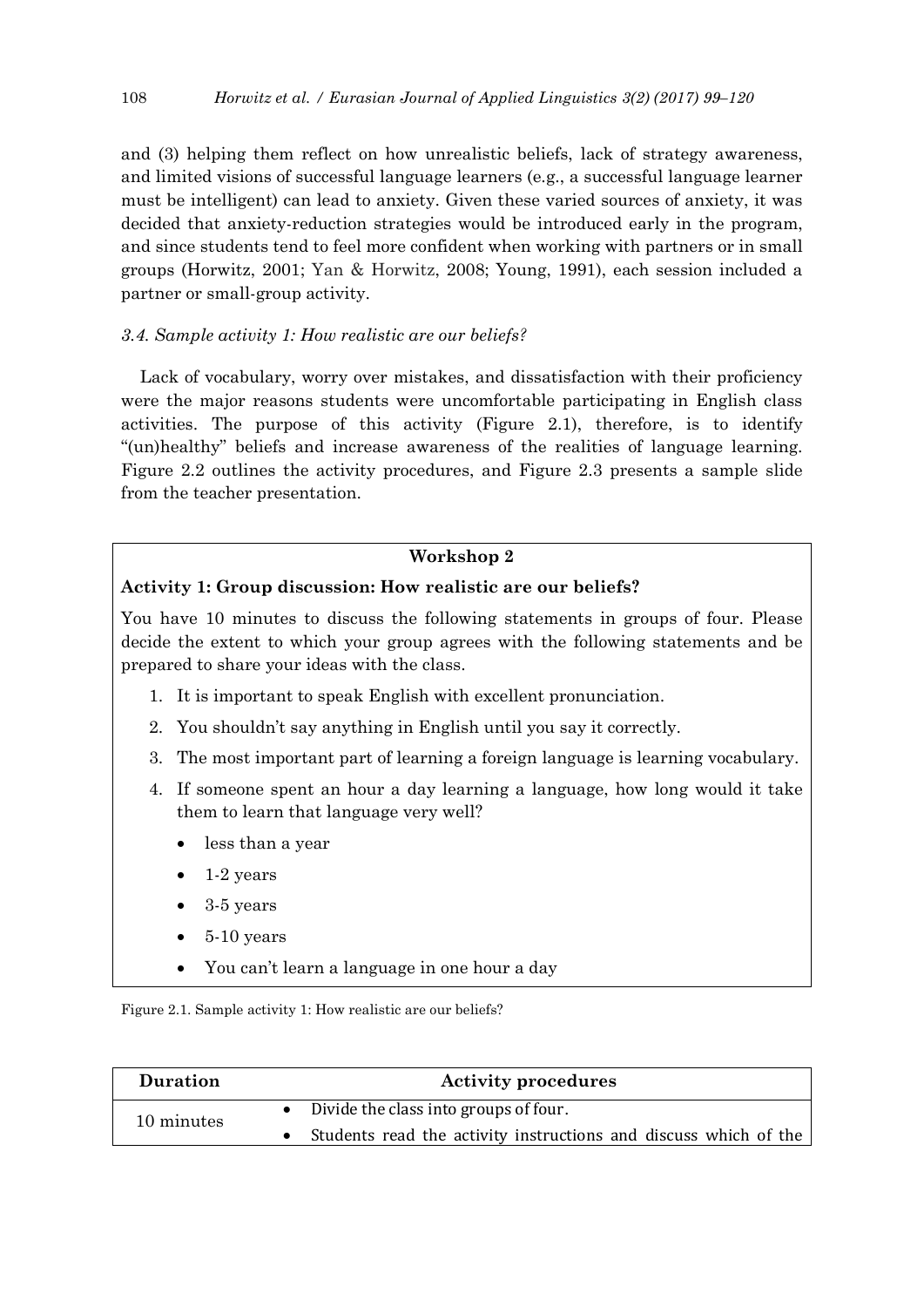|            | beliefs they agree/disagree with.                                                                            |
|------------|--------------------------------------------------------------------------------------------------------------|
|            | Ask the students to justify their answers.<br>$\bullet$                                                      |
|            | Ask them to give examples to support their choices.<br>$\bullet$                                             |
| 10 minutes | Each group chooses a leader to share their group's ideas with the<br>$\bullet$<br>larger group.              |
|            | Each group has 2-3 minutes to present their ideas.                                                           |
| 10 minutes | Discuss how some beliefs about language learning can be<br>$\bullet$<br>misinterpreted by language learners. |

Figure 2.2. Sample activity 1 procedures

|  |  | 1. Some ways to improve your vocabulary repertoire: |  |  |
|--|--|-----------------------------------------------------|--|--|
|--|--|-----------------------------------------------------|--|--|

- Using word families
- Guessing vocabulary through contextual clues
- Using a vocabulary log
- Using a dictionary
- Doing extensive reading
- 2. Making mistakes is part of the learning process.
- 3. Language learning takes time.

Figure 2.3. Sample activity 1 PowerPoint slide

*3.5. Sample activity 2: Identifying anxiety sources and reflecting on personal language learning experiences* 

This activity (Figure 2.4) is designed to help learners analyze potential anxietyprovoking situations and provide suggestions to lessen the anxiety. This task helps learners understand that the factors that make them feel anxious are not unique to them and that anxiety can be reduced through increased awareness of anxietyprovoking beliefs and the use of more productive language learning strategies. Figure 2.5 outlines the activity procedures, and Figure 2.6 presents a sample slide from the teacher presentation.

# **Workshop 3**

## **Activity 2: What would you advise?**

These students are asking for advice about learning English. Considering what we have discussed so far, what would you advise them to do? Do you think they have any unrealistic beliefs about learning English? (Feel free to use Turkish when needed.)

Each group should choose one case to discuss. What would you advise the person to do? Be prepared to share your suggestions with the rest of the class.

 Melisa is an 18-year-old student studying English at a preparatory school in Turkey. She is very shy and rarely participates in her English class. She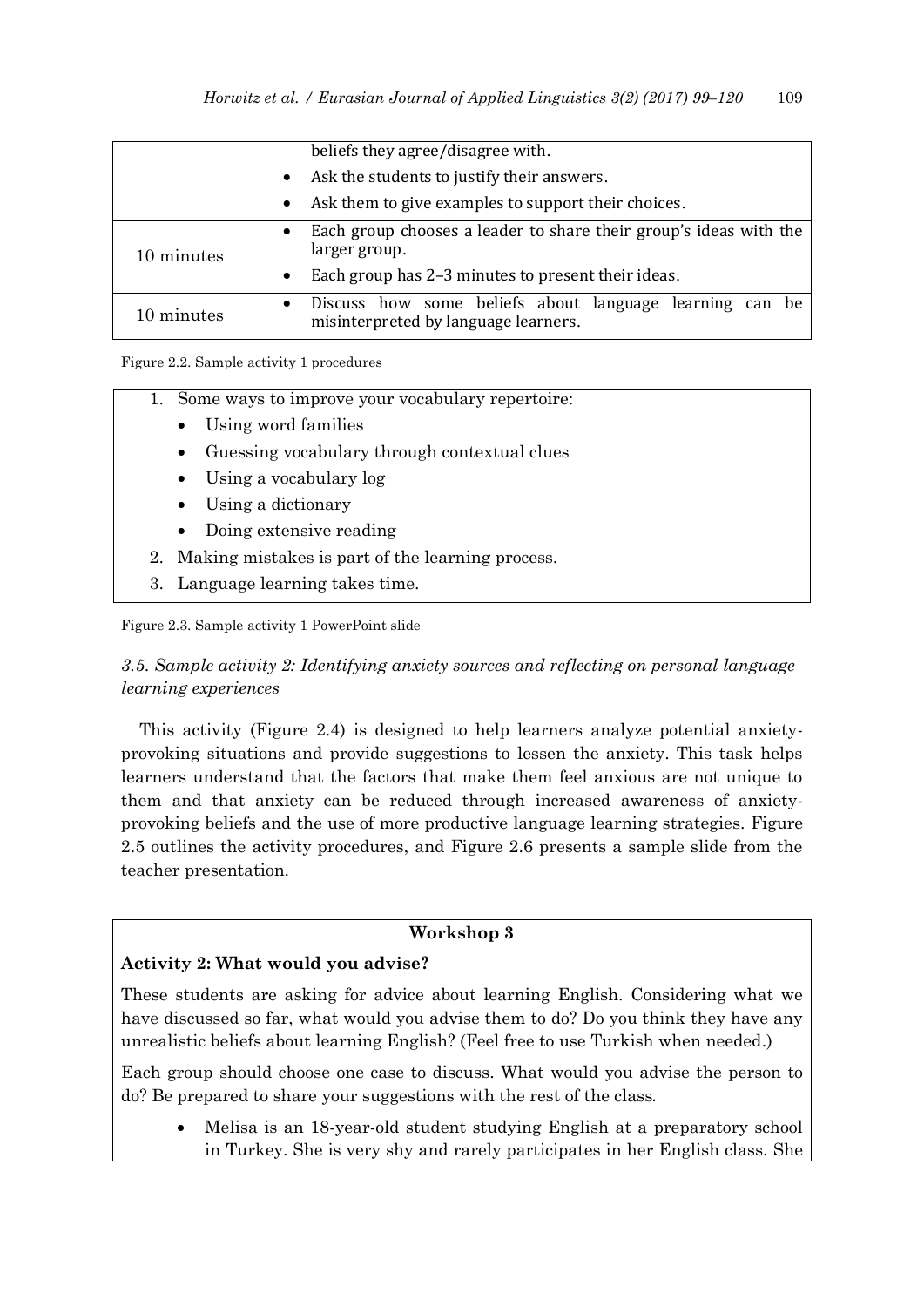wants to speak English very well but is afraid to speak because she is worried about making mistakes when speaking. What should she do? What would you say to her?

- Ali is a 22-year-old student who wants to speak English fluently and communicate with international students. He always gets high scores on grammar and reading exams, but he does not participate in the discussions in his English class. Ali thinks his vocabulary is too limited to express himself accurately in class. What should he do? What would you say to him?
- Deniz is a 20-year-old student who is very motivated to learn English because it is important for her career plans. She needs to communicate very well in English to study American literature. However, whenever she is asked to speak in class, she starts sweating and trembling. She also says she is afraid of being ridiculed by her classmates. What should she do? What would you say to her?

Figure 2.4. Sample activity 2: What would you advise?

| <b>Duration</b> | <b>Activity procedures</b>                                                                       |
|-----------------|--------------------------------------------------------------------------------------------------|
| 15 minutes      | Divide the class into groups of four.<br>$\bullet$                                               |
|                 | Students read the activity instructions and choose one situation.<br>$\bullet$                   |
|                 | Students discuss the advice they would consider giving.<br>$\bullet$                             |
|                 | Ask them to give examples/justifications for their advice.<br>$\bullet$                          |
| 10 minutes      | The groups should take each case and discuss possible ways to help<br>$\bullet$<br>each learner. |

Figure 2.5. Sample activity 2 procedures

**Melisa:** Making mistakes is natural in language learning. Making mistakes means you are learning.

**Ali:** Even with limited vocabulary, learners can communicate. Once learners start using the language, they will naturally enlarge their vocabulary storage. In addition, there are several strategies that learners can use to widen their vocabulary depth.

**Deniz:** Language classrooms are labs where learners test drive their knowledge. Learners are expected to make mistakes, and the ones who make mistakes are usually the ones who take risks and learn faster and better. Thus, learners should take risks and participate as much as possible.

**Murat:** It is important to keep in mind that language learning takes time and requires consistent effort and devotion. Also, learners should not expect to know every word to understand the main idea of a text or conversation. Utilizing several language learning strategies will equip you with the resources to successfully understand the main ideas in a text or in a conversation.

Figure 2.6. Sample activity 2 PowerPoint slides: Example student responses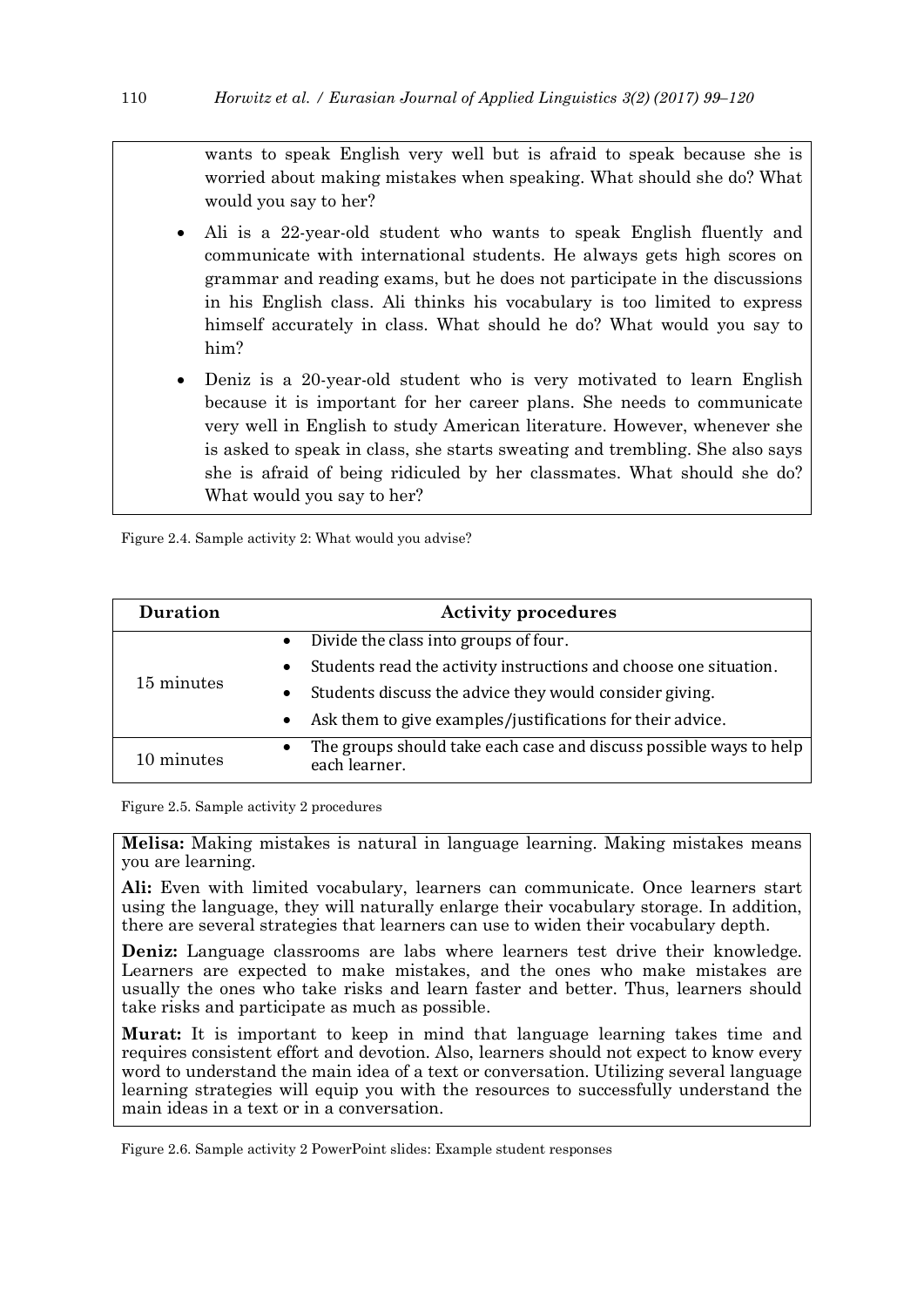# **4. Project 3: Supporting American undergraduate students' learning of Spanish as a foreign language**

#### *4.1. Target student population*

This learner training project targets undergraduate students enrolled in a firstsemester Spanish class at a large public university in the United States. This firstsemester course is part of a required foreign language sequence for most of the students. In contrast to the first two learner populations described in this paper, these learners' language learning goals are more diverse. Some of these learners view Spanish proficiency as economically and socially advantageous (Kubota & Catlett, 2008; Watzke, 2003), especially in light of the growing Spanish-speaking population in Texas in the US. At the same time, some students are integratively motivated and want to get to know and communicate with family members or with the growing Spanish speaking community in the southwestern United States.

Furthermore, the learner population includes both heritage and non-heritage learners in a 15-week course. Although many undergraduates in Texas have previously encountered Spanish through informal language contact (Toribio, 2004), Spanish instruction (Blake & Zyzik, 2003), or dual-language programs (Ray, 2009), the majority of students in this course are not likely to have experienced extended or consistent Spanish instruction or contact with Spanish speakers.

#### *4.2. Rationale*

This student population is more diverse in terms of motivation, proficiency, and opportunities to use their developing language skills than those described in the first two projects. Although some of these students may have personal goals for learning Spanish, many of them are simply taking the course as a graduation requirement. In addition, Spanish must be taught both as a foreign and as a second language. Some students want to use Spanish for work within the US, while others imagine using the language in Spain or Latin America. Thus, it is especially difficult to identify a single focus for this learner training project. Instructors for the first-semester course make strong cases for their students' need for a number of characteristics including motivation, flexible learning strategies, and willingness to communicate. The website format allowed for greater individualization than was afforded by the more teachercentered approaches designed for the English learners in Syria and Turkey. Motivation and learner autonomy are the core of this project, since it was designed to encourage learners to assume control over their language learning and provide them with the tools to do so in real life and online contexts. As noted earlier, motivation is associated with learner beliefs and anxiety (Dörnyei, 2005; Yan & Horwitz, 2008), and effective strategy use has been found to support motivation (Oxford, 2011). Motivation and learner autonomy are also intimately related (Noels, 2001; Ryan & Deci, 2000; Ushioda, 2001; Wu, 2003), and motivation is an important factor in learners' willingness to communicate (MacIntyre, Clement, Dörnyei, & Noels, 1998).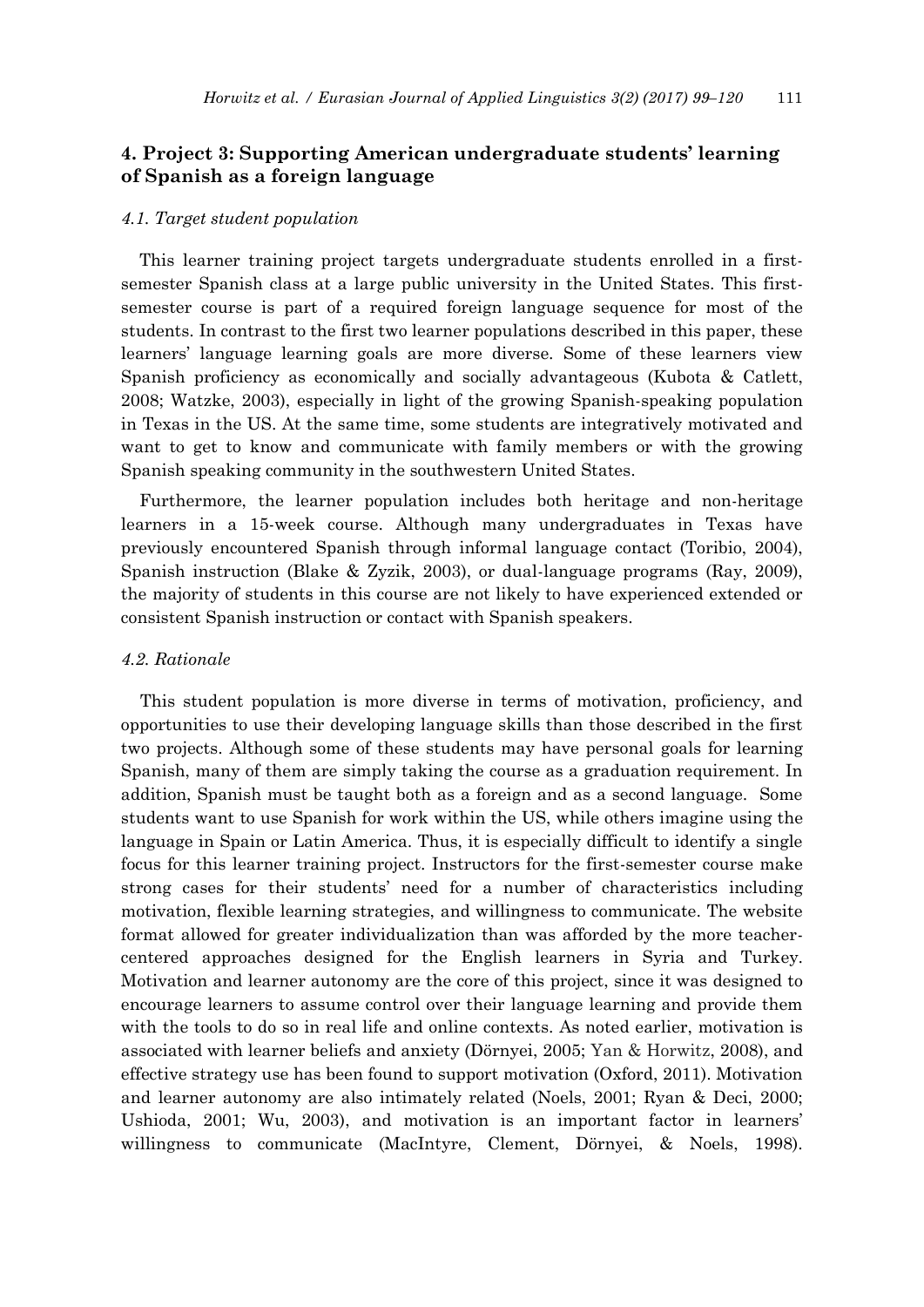Willingness to communicate is fundamental to learner autonomy particularly in the Texas context where there are often opportunities to communicate with Spanish speakers.

#### *4.3. Project structure*

-

This project uses a teacher-created, four-section website that coordinates with the first four class sessions: "Your Experience with Languages," "Your Thoughts on Foreign Language Learning," "Real Strategies You Can Use for Success," and "What to Expect This Semester" (Figure 3.1). The first in-class session includes an activity to help learners get to know each other and become familiar with the website. In preparation for the second class session, students complete two short surveys about their motivations, beliefs about Spanish knowledge, and existing Spanish knowledge. For example, learners are asked to indicate their main reason for taking the course: (1) To make me more competitive in whatever job I have in the future; (2) Because I want to socialize with Spanish speakers; (3) Because my degree plan forces me to take a language (ugh!), and it might as well be Spanish because we're in Texas; and (4) Because the other language class (French, Mandarin, Arabic, etc.) I wanted to take for my degree plan didn't work with my schedule.‡ Next there is a question on their beliefs about the importance of accuracy and fluency in language learning (i.e., "I don't want to use my Spanish unless it's perfect" or "I just want to get my point across‖). They are also asked to consider how much Spanish they already know. Responses to these questions are the focus of small-group discussions during Class Session 2. Under "Real Strategies You Can Use for Success," learners see a list of strategies categorized by language skill and context (Class Session 3). By Session 4, students have completed the preparatory activities on the website, and this final session focuses on any questions they may have about the class procedures listed on the site.

<sup>‡</sup> The teacher used a casual writing style in the website to support more open communication with the students.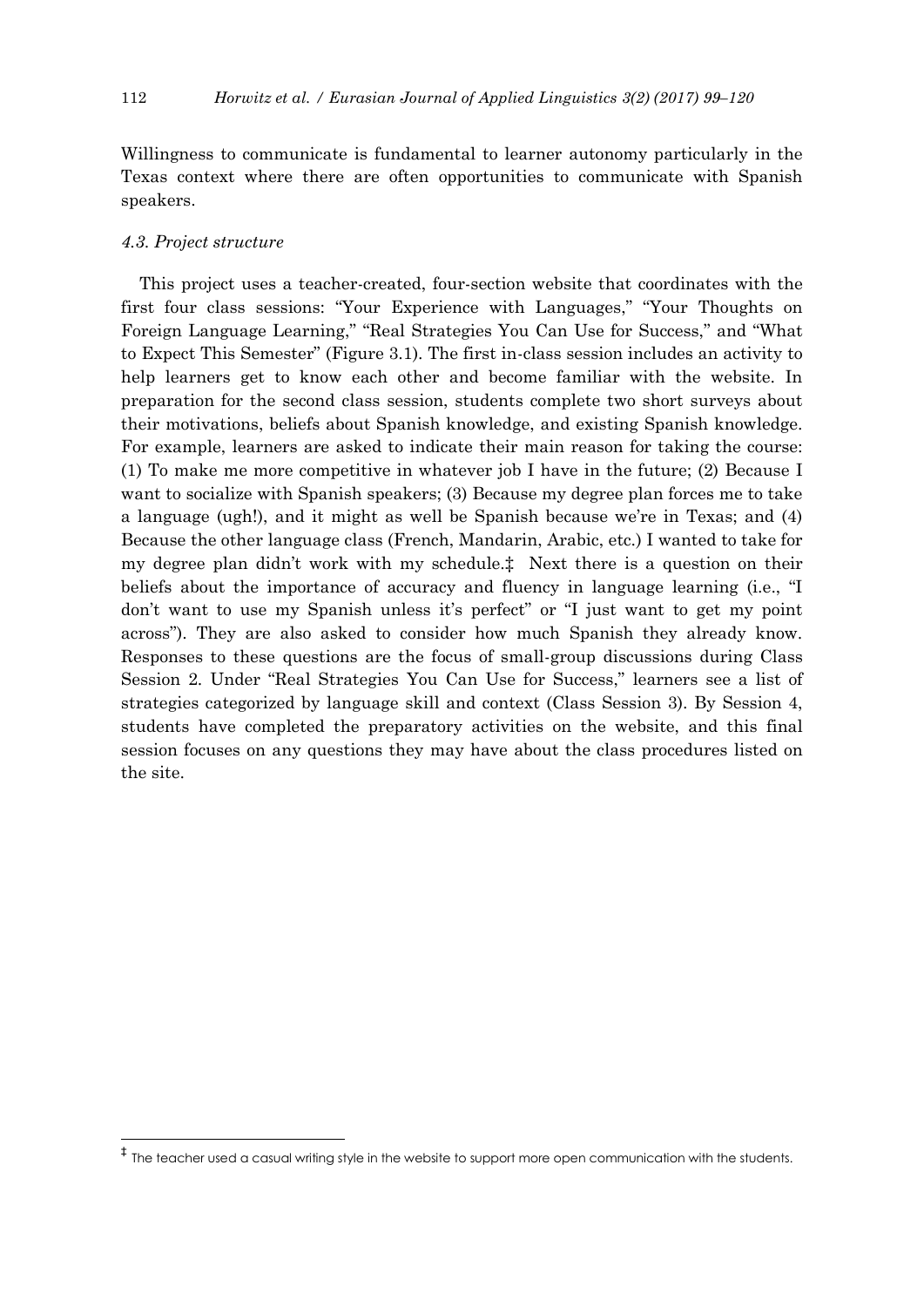

Figure 3.1. Website home page

## *4.4. Sample activity: Part 3: Familiarizing learners with language learning strategies*

Part 3 of the website introduces a number of language learning strategies (Figure 3.2). Under the link "How do I study Spanish," the strategies are divided by skill and context. Learners are asked to select the skill/context that they are most concerned about: speaking face to face; speaking, listening, writing, and intercultural communication online; reading for class; reading for fun; writing; listening with video; listening without video; grammar and vocabulary; and studying for exams. Each skill/context combination is hyperlinked for clarity of presentation. Figure 3.3 outlines the activity procedures, and Figure 3.4 lists websites students can use for practice outside of class.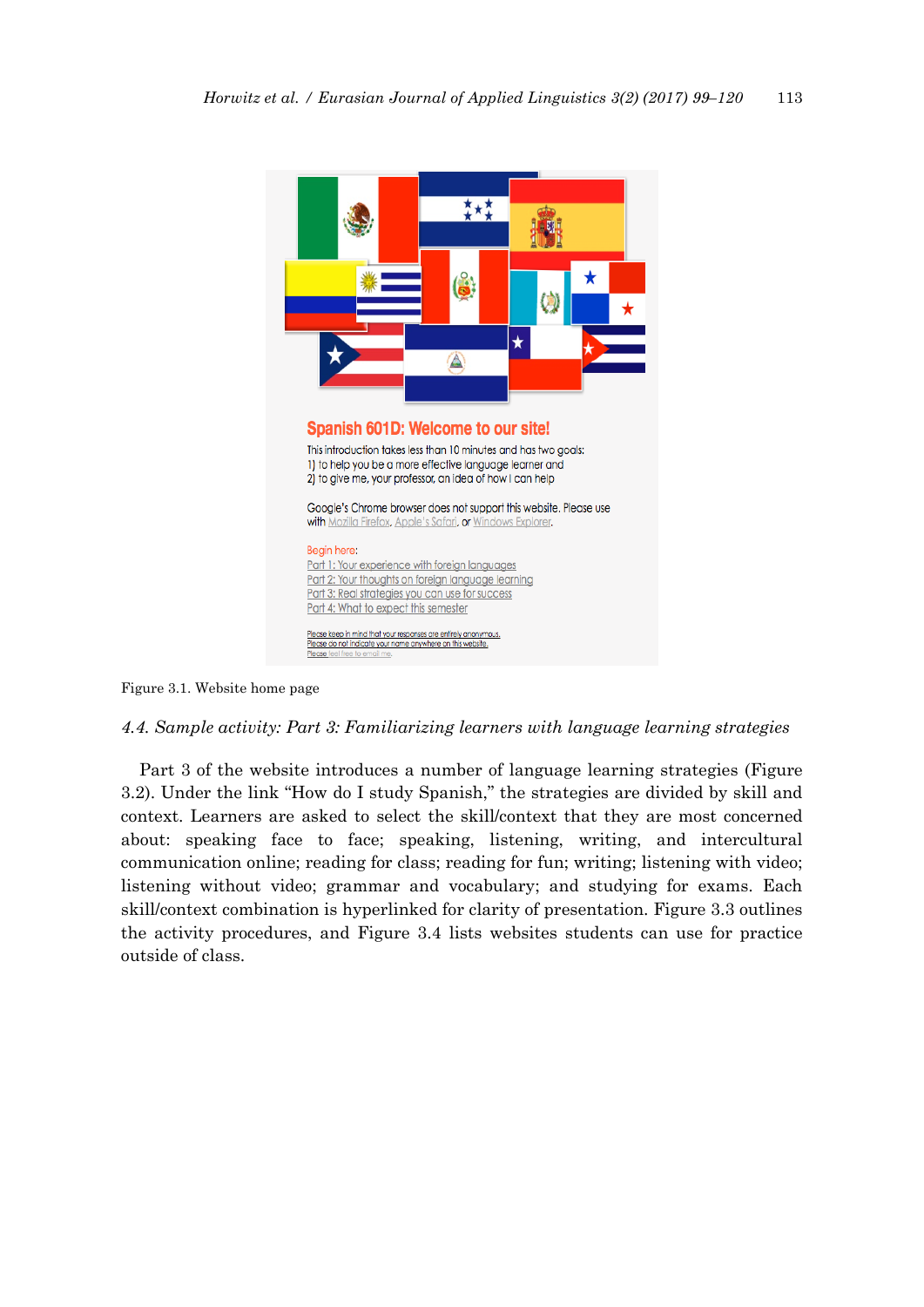

Figure 3.2. Part 3: Strategies for success

| <b>Duration</b> | <b>Activity procedures</b>                                                                                                                                                                                                                                                                            |
|-----------------|-------------------------------------------------------------------------------------------------------------------------------------------------------------------------------------------------------------------------------------------------------------------------------------------------------|
| 20 minutes      | • For homework, learners are directed to the link "How do I<br>study Spanish?" under Part 3: Real strategies you can use for<br>success.                                                                                                                                                              |
|                 | Learners select any strategy from this page, read about the<br>$\bullet$<br>strategies suggested by the instructor, and compose a short<br>paragraph in English about why they chose that particular<br>skill/context, how they will employ it this semester, and any<br>other ideas they might have. |
| 10 minutes      | During Class 3, learners work in small groups according to<br>$\bullet$<br>the skill/context they chose in order to present a brief<br>summary of the strategies discussed with their classmates.                                                                                                     |
|                 | • The instructor clarifies any learner misunderstandings and<br>comments on effective strategy use.                                                                                                                                                                                                   |

Figure 3.3. Sample activity procedures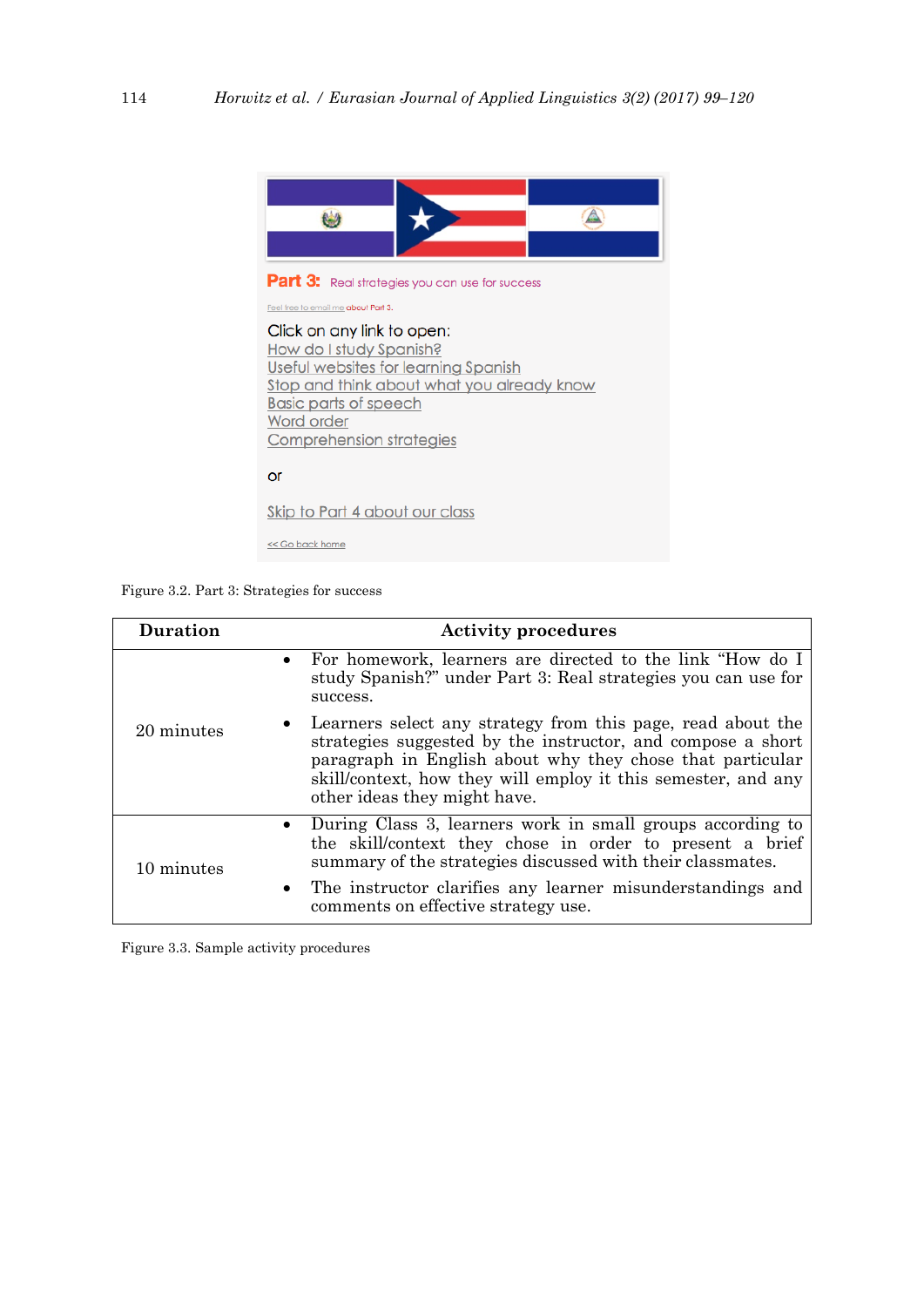#### **Speaking, listening, writing, and intercultural communication online**

**[Livemocha,](http://www.livemocha.com/) [Busuu](http://www.busuu.com/enc)**, and **[italki](http://www.italki.com/)** are social networking sites like Facebook (you can even log in through your FB account) that connect language learners in real time over the Interwebs. You can set up a free account and immediately find native Spanish speakers online who are also trying to learn a language—English! Hey, you know that one already!  $\odot$  So you can instant message, voice chat, or video chat with a Spanish speaker, half of the time in English and half of the time in Spanish. It's called tandem learning, and it's a great way to find Spanish speakers if you don't have many in your neighborhood or if you're too nervous to use Spanish in real life. These sites also have structured Spanish language learning content if you want to "take a class," and there are other social networking features such as media sharing and online friends.

Figure 3.4. Strategies for speaking, listening, writing, and intercultural communication online

## **5. Conclusions**

The learner training projects described here were representative of the projects completed in the second language learner course over the years. Many students select a workshop approach similar to the ones described here in the Syrian and Turkish EFL contexts. Websites including general information about language learning and/or about the particular language course, like the one associated with the beginning Spanish course, are also commonly used. The class blog used to elicit students' personal experiences with FLA in the Turkish context was a particularly inventive approach that allowed the teacher to include the students' concerns in the learner training activities.

The projects described in this paper were also typical of the kinds of student characteristics that course participants have chosen to address over the years, with strategies, learner beliefs, and anxiety being the most frequent project foci. But it is also true that in each case, the individual characteristics addressed in these learner training projects lead the project developer to focus on additional characteristics. This is logical since human traits necessarily interact with each other and do not exist in isolation. It is difficult, for example, to imagine that a completely unmotivated student would experience language learning anxiety. In the projects described here, anxiety and learner beliefs were seen as particularly related.

The issues of how much time to allocate to learner training and whether the training should take place in the target language or the students' language are important ones. Workshops and websites are seen as time efficient and able to accommodate either language. The projects described here are meant to be implemented at the beginning of language courses rather than more systematically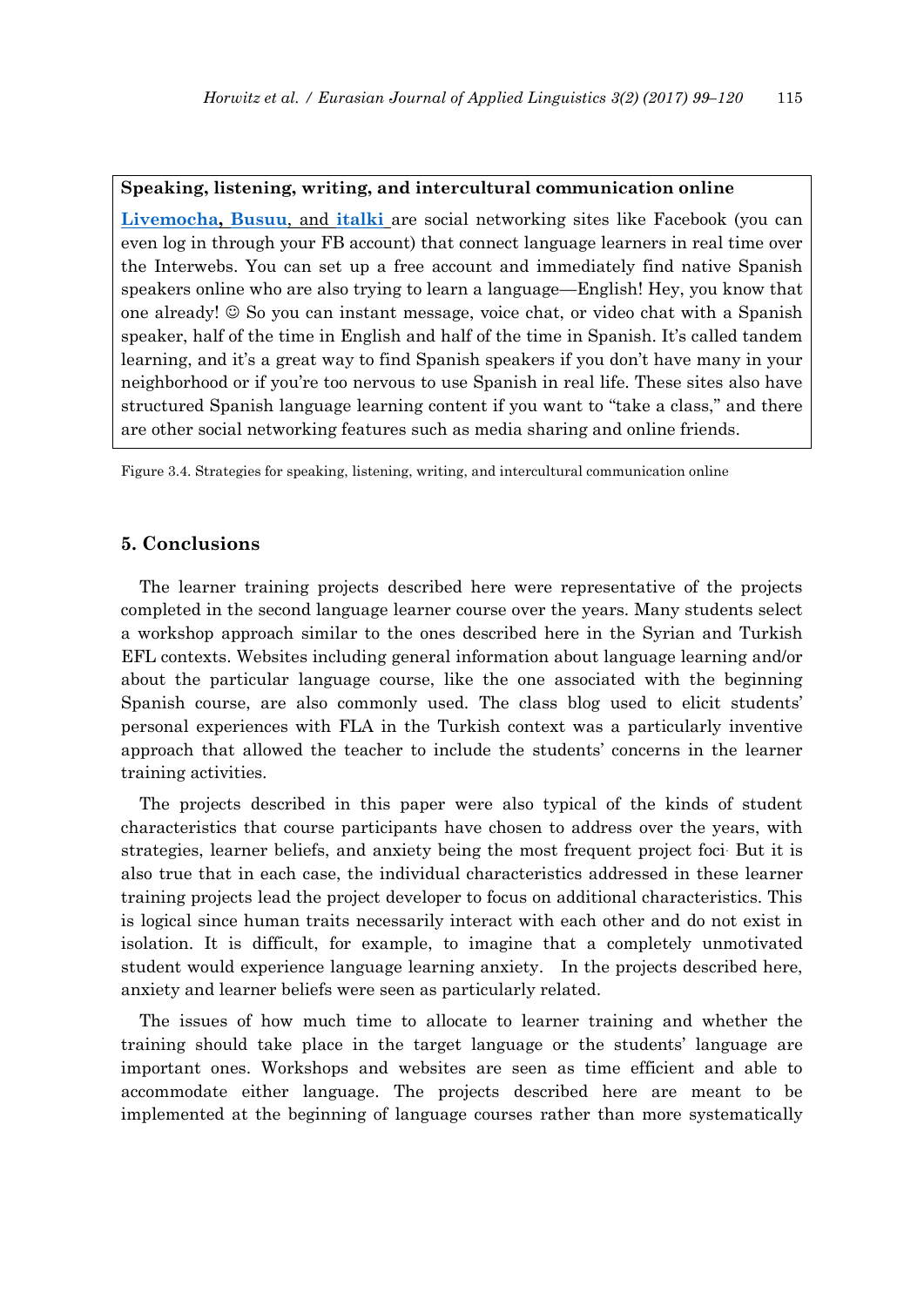throughout a semester/course, at the same time, learner training issues are expected to come up informally from time to time.

Finally, with the exception of the class blog in the Turkish context, the projects included here tended to be teacher centered in both conception and mode of presentation. The teachers chose the student characteristics to concentrate on and the activities to develop those characteristics. Since most of the course participants were not teaching while they were taking the second language learner class, it was not possible for them to include students in determining the parameters of their projects. In addition, especially in the Syrian and Turkish EFL contexts, the students would expect language instruction to be teacher centered. Even so, the lack of student input is a major concern because the goal of the second language learner course is to help language teachers become more learner centered and especially because learners themselves are the best authorities on what they need. For that reason, it is important to identify ways to recognize and incorporate learners' perceptions of their needs.

#### **6. Implications and Recommendations**

The developers of this group of learner training projects were members of the same cultural group as the targeted students, and the projects were designed within the educational systems of the three groups. The general question of native and nonnative language teachers is a complicated one, and the literature on the topic cannot be summarized here, but the experiences of the instructor and participants in this course cause us to wonder specifically about the role of culture in learner training. Do some cultures tend to emphasize particular learner characteristics or modes of implementation? Is the concept of learner training more compatible with certain educational cultures than with others? What issues arise when teachers and students are members of different cultural groups? Clearly, from a sociocultural perspective, learner training needs to take the specific culture and learning context into account.

The question also arises as to whether language learner training should only address student characteristics. The course instructor conceptualized the projects as a means to develop individual learner factors, but her expectations were challenged one semester when a student offered an unusual project for adult ESL learners: The student prepared a Spanish-language pamphlet listing free and low-cost English classes in their city, supplemented with bus schedules and child-care options. She argued that life circumstances including finances were the primary obstacles to language learning for these students. Moreover, although free and low-cost English classes were fairly readily available, many eligible students were simply unaware of the classes. Consequently, in addition to preparing the pamphlets, the student convinced a local chain of grocery stores to reproduce and distribute her pamphlets at the checkout lines in their stores with substantial numbers of Spanish-speaking customers. Ultimately, since this student's project made it possible for her group of adult English learners to be more successful, the instructor had to agree that the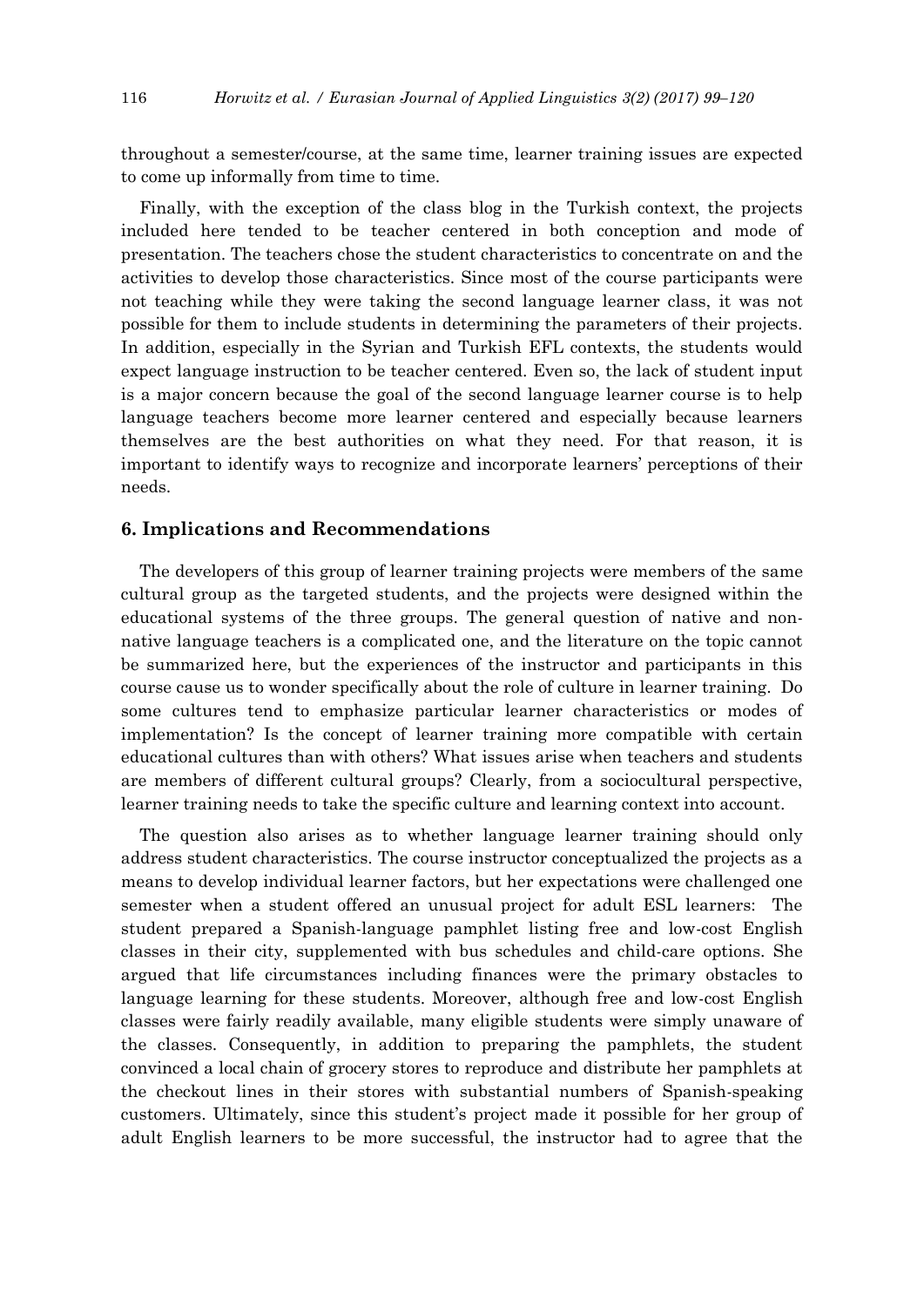student had fulfilled the assignment. The pamphlets could also be seen as facilitating ―planning,‖ a metacognitive strategy in Oxford's (1990) taxonomy.

This student's unconventional learner training project also brought about a broader question about the term learner training. Rubin, Chamot, Harris, & Anderson (2007) use the term strategy-based instruction for teaching approaches similar to what we called learner training in this paper. Nonetheless, we feel that the term strategybased instruction is still too limited. We suggest that the term learner support is a better way to conceptualize the implementation of learner development into language curricula. In order to address a broad range of learner characteristics in second and foreign language instruction as well as include necessary learning resources, language educators should strive to support learners in all ways possible.

#### **References**

- Abraham, R., & Vann, R. (1987). Strategies of two language learners: A case study. In A. Wenden & J. Rubin (Eds.), *Learner strategies in language learning* (pp. 85–102). Englewood Cliffs, NJ: Prentice Hall.
- Amuzie, G. L., & Winke, P. (2009). Changes in language learning beliefs as a result of study abroad. *System*, *37*(3), 366-379.
- Benson, P., & Lor, W. (1999). Conceptions of language and language learning. *System, 27*(4), 459–472.
- Blake, R. J., & Zyzik, E. C. (2003). Who's helping whom? Learner/heritage-speakers' networked discussions in Spanish. *Applied Linguistics, 24*, 519–544.
- Chamot, A. U. (2005). Language learning strategy instruction: Current issues and research. *Annual Review of Applied Linguistics*, *25*, 112-130.
- Cohen, A. D. (2011). *Strategies in learning and using a second language* (2nd ed.). Harlow, England: Pearson Education.
- Cotterall, S. (1999). Key variables in language learning: What do learners believe about them? *System, 27*(4), 473–492.
- Cotterall, S. (2000). Promoting learner autonomy through the curriculum: Principles for designing language courses. *ELT Journal, 54*(2), 109–117.
- Dewaele, J., & Thirtle, H. (2009). Why do some young learners drop foreign languages? A focus on learner-internal variables. *International Journal of Bilingual Education and Bilingualism, 12*(6), 635–649.
- Dörnyei, Z. (1994). Motivation and motivating in the foreign language classroom. *The Modern Language Journal, 78*(3), 273–284.
- Dörnyei, Z. (2005). *The psychology of the language learner: Individual differences in second language acquisition*. Mahwah, NJ: Lawrence Erlbaum Associates.
- Ehrman, M. E., & Oxford, R. L. (1995). Cognition plus: Correlates of language learning success. *The Modern Language Journal, 79*(1), 67–89.
- Ellis, R. (2008). Learner beliefs and language learning. *The Asian EFL Journal Quarterly, 10*(4), 7–25.
- Gregersen, T. (2003). To err is human: A reminder to teachers of language-anxious students. *Foreign Language Annals, 36*(1), 25–32.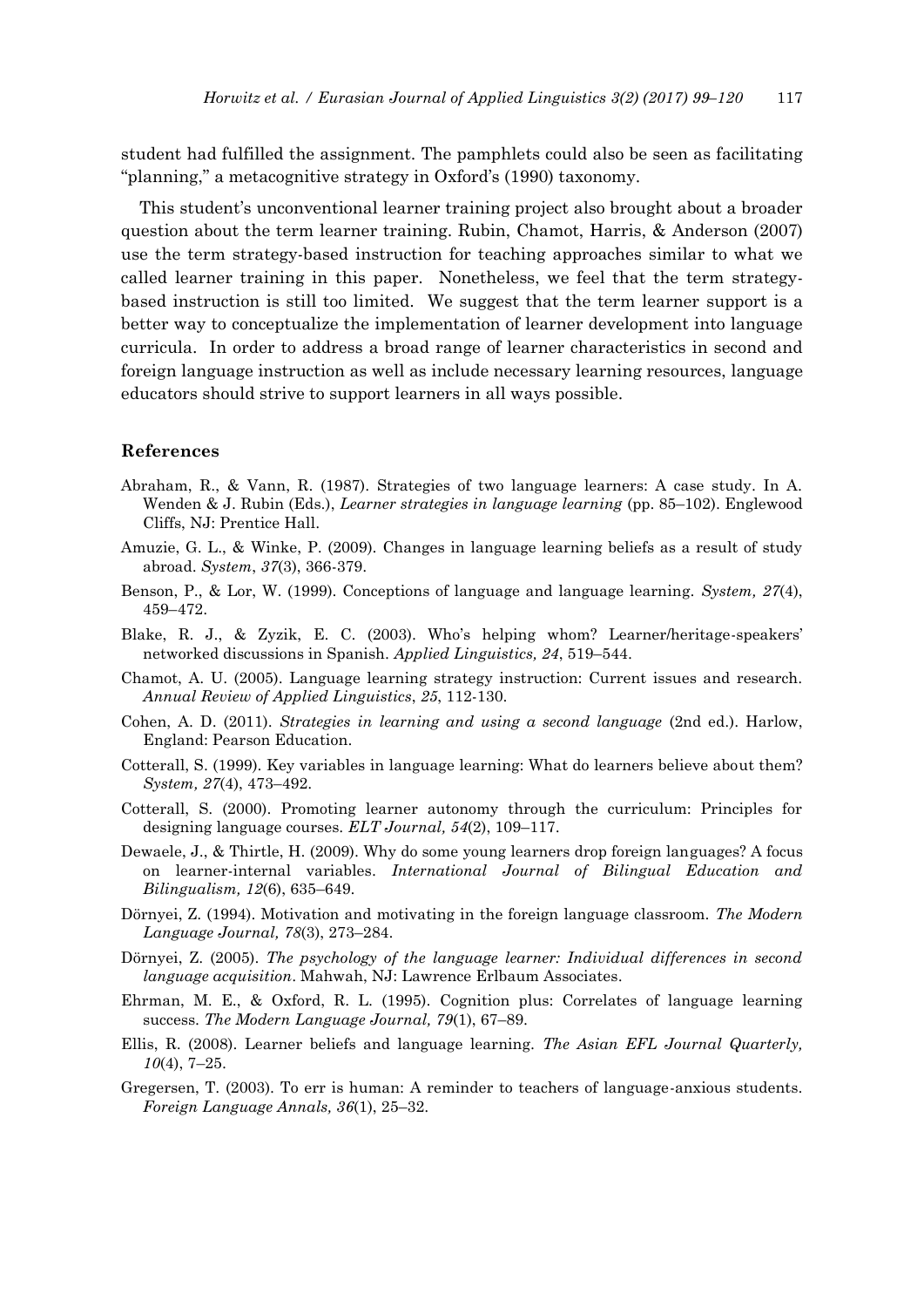- Gregersen, T., & Horwitz, E. K. (2002). Language learning and perfectionism: Anxious and non-anxious language learners' reactions to their own oral performance. *The Modern Language Journal, 86*(4), 562-570.
- Griffiths, C. (2008). *Lessons from good language learners*. Cambridge, UK: Cambridge University Press.
- Grosse, C. U. (1991a). The TESOL methods course. *TESOL Quarterly, 25*(1), 29–49.
- Grosse, C. U. (1993). The foreign language methods course. *The Modern Language Journal, 77*(3), 303–312.
- Horwitz, E. K. (1987). Surveying student beliefs about language learning. In A. Wenden & J. Rubin (Eds.), *Learner strategies in language learning* (pp. 119-129). Englewood Cliffs, NJ: Prentice Hall.
- Horwitz, E. K. (1988). The beliefs about language learning of beginning university foreign language students. *The Modern Language Journal, 72*(3)*,* 283–294.
- Horwitz, E.K. (2001). Language anxiety and achievement. *Annual Review of Applied Linguistics, 21*, 112-126.
- Horwitz, E. K. (2013). *Becoming a language teacher: A practical guide to second language learning and teaching* (2nd ed.). Boston: Pearson Education Inc.
- Horwitz, E. K., Breslau, B., Dryden, M. A., Yu, J. F., & McClendon, M. E. (1997). A graduate course focusing on the second language learner. *The Modern Language Journal*, *81*(4), 518- 526.
- Horwitz, E. K., Horwitz, M. B., & Cope, J. (1986). Foreign language classroom anxiety. *The Modern Language Journal, 70*(2), 125-132.
- Horwitz, E. K., Hsieh, P. H., Bonzo, J. D., Huang, D., Na, Y. H., & Rubrecht, B. G. (2004). Case studies of language learners as a tool for helping teachers understand the experience of language learning. *HongKong Journal of Applied Linguistics*, *9*, 1-14.
- Hosenfeld, C. (1978). Students' mini-theories of second language learning*. Association Bulletin, 29*(2), 31–40.
- Kitano, K. (2001). Anxiety in the college Japanese language classroom. *The Modern Language Journal, 85*(4), 549–566.
- Kubota, R., & Catlett, S. (2008). Spanish only for foreign language in the elementary school (FLES): Competing discourses in local language policy. *Foreign Language Annals, 41*(1), 102–118.
- Lantolf, J. P., & Thorne, S. L. (2006). *Sociocultural theory and the genesis of second language development*. Oxford, England: Oxford University Press.
- Little, D. (2007). Language learner autonomy: Some fundamental considerations revisited. *International Journal of Innovation in Language Learning and Teaching*, *1*(1), 14–29.
- Lui, M., & Jackson, J. (2008). An exploration of Chinese EFL learners' unwillingness to communicate and foreign language anxiety. *The Modern Language Journal, 92*(1), 71–86.
- MacIntyre, P. D. (2007). Willingness to communicate in the second language: Understanding the decision to speak as a volitional process. *The Modern Language Journal, 91*(4), 564– 576.
- MacIntyre, P. D., Clement, R., Dörnyei, Z., & Noels, K. A. (1998). Conceptualizing willingness to communicate in a L2: A situational model of L2 confidence and affiliation. *The Modern Language Journal*, *82*(4), 545–562.
- Noels, K. A. (2001). Learning Spanish as a second language: Learners' orientations and perceptions of their teachers' communication style. *Language Learning, 51*(1), 107–144.
- Oxford, R. L. (1990). *Language learning strategies: What every teacher should know*. Boston, MA: Heinle & Heinle.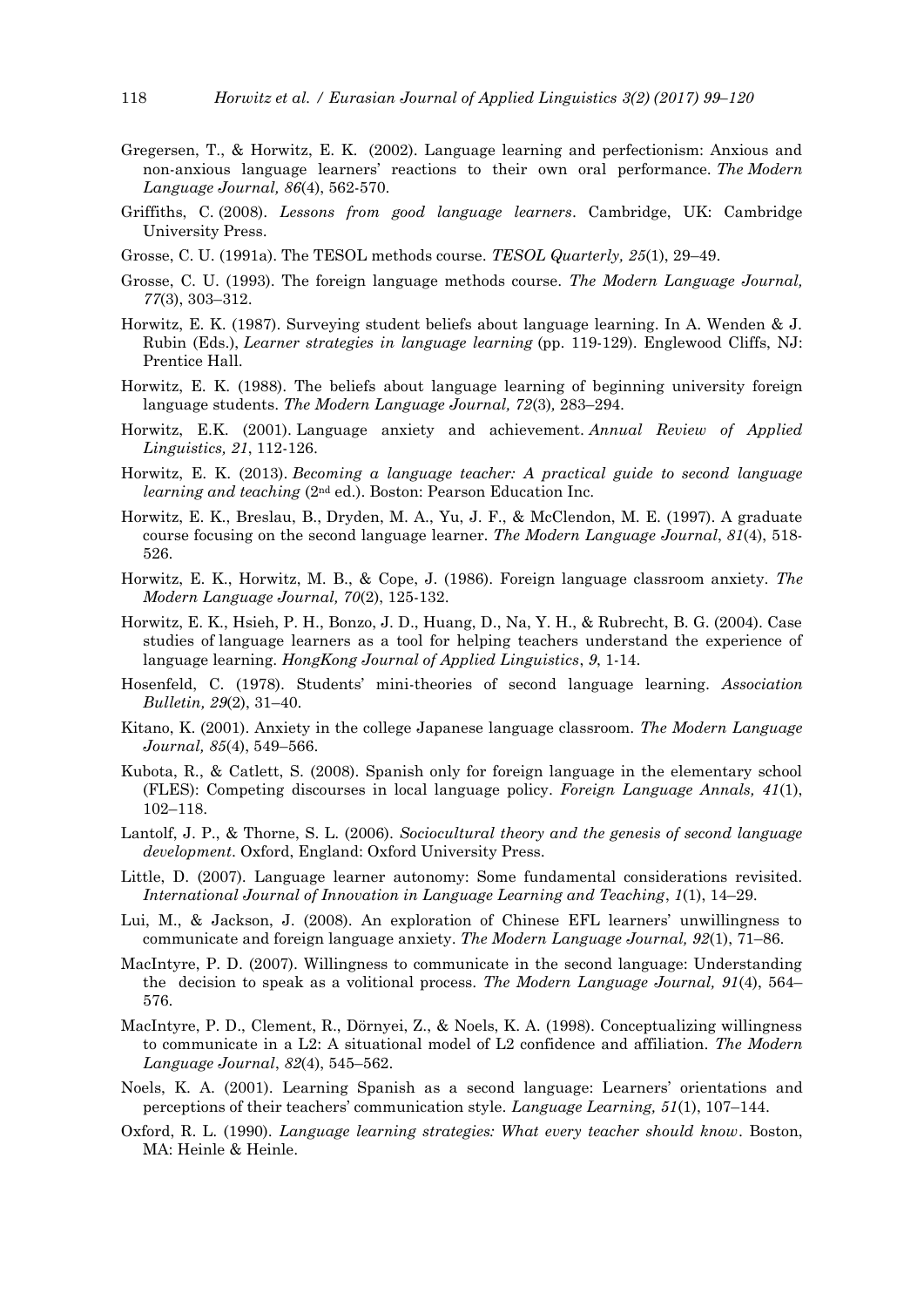- Oxford, R. (2011). *Teaching and researching language learning strategies*. Harlow, England: Pearson.
- Oxford, R. L. (2015). Expanded perspectives on autonomous learners. *Innovation in Language Learning and Teaching*, *9*(1), 58-71.
- Rashidi, N., & Omid, A. (2011). A survey on Iranian EFL learners' beliefs on the role of rote memorization in learning vocabulary and its effect on vocabulary achievement. *Pan-Pacific Association of Applied Linguistics, 15*(1), 139–161.
- Ray, J. M. (2009). A template analysis of teacher agency at an academically successful dual language school. *Journal of Advanced Academics, 21*, 110–141.
- Rees‐Miller, J. (1993). A critical appraisal of learner training: Theoretical bases and teaching implications. *TESOL Quarterly*, *27*(4), 679-689.
- Riley, P. (1997). ‗BATs and BALLs': Beliefs about talk and beliefs about language learning. *Mélanges Pédagogiques, 23*, 125–153.
- Rubin, J. (1987). Learner strategies: theoretical assumptions, research history and typology. In A. Wenden & J. Rubin (Eds.), *Learner strategies in language learning* (pp. 15–30). Englewood Cliffs, NJ: Prentice Hall.
- Rubin, J., Chamot, A. U., Harris, V., & Anderson, N. J. (2007). Intervening in the use of strategies. *Language learner strategies*, *30*, 29-45.
- Ryan, R. M., & Deci, E. L. (2000). Intrinsic and extrinsic motivations: Classic definitions and new directions. *Contemporary Educational Psychology, 25*, 54–67.
- Shrum, J., & Glisan, E. (2005). *Teacher's handbook: Contextualized language instruction* (3rd ed.). Boston, MA: Heinle.
- Sykes, J. (2011). Facilitating reflection on implicit learner beliefs through metaphor elicitation. *Pan-Pacific Association of Applied Linguistics, 15*(1), 91–113.
- Tanaka, K., & Ellis, R. (2003). Study abroad, language proficiency, and learner beliefs about language learning. *JALT Journal, 25*(1), 63–85.
- Toribio, A. J. (2004). Spanish/English speech practices: Bringing chaos to order. *International Journal of Bilingual Education and Bilingualism, 7*, 133–154.
- Ushioda, E. (2001). Learner autonomy in Irish L2 classrooms: New initiatives. In L. Karlsson, F. Kjisik, & J. Nordlund (Eds.), *All together now* (pp. 219-225). Helsinki, Finland: University of Helsinki Press.
- Watzke, J. L. (2003). *Lasting change in foreign language education: A historical case for change in national policy*. Westport, CT: Praeger.
- Wenden, A. (1987a). Conceptual background and utility. In A. Wenden & J. Rubin (Eds.), *Learner strategies in language learning* (pp. 3–13). Englewood Cliffs, NJ: Prentice Hall.
- Wenden, A. L. (1995). Learner training in context: A knowledge-based approach. *System*, *23*(2), 183-194.
- White, C. (1999). Expectations and emergent beliefs of self-instructed language learners. *System, 27*(4), 443–457.
- Wu, X. (2003). Intrinsic motivation and young language learners: The impact of the classroom environment. *System, 31*(4), 501–517.
- Yan, J. X., & Horwitz, E. K. (2008). Learners' perceptions of how anxiety interacts with personal and instructional factors to influence their achievement in English: A qualitative analysis of EFL learners in China. *Language Learning, 58*(1), 151-183.
- Yang, N. (1999). The relationship between EFL learners' beliefs and learning strategy use. *System, 27*(4), 515–535.